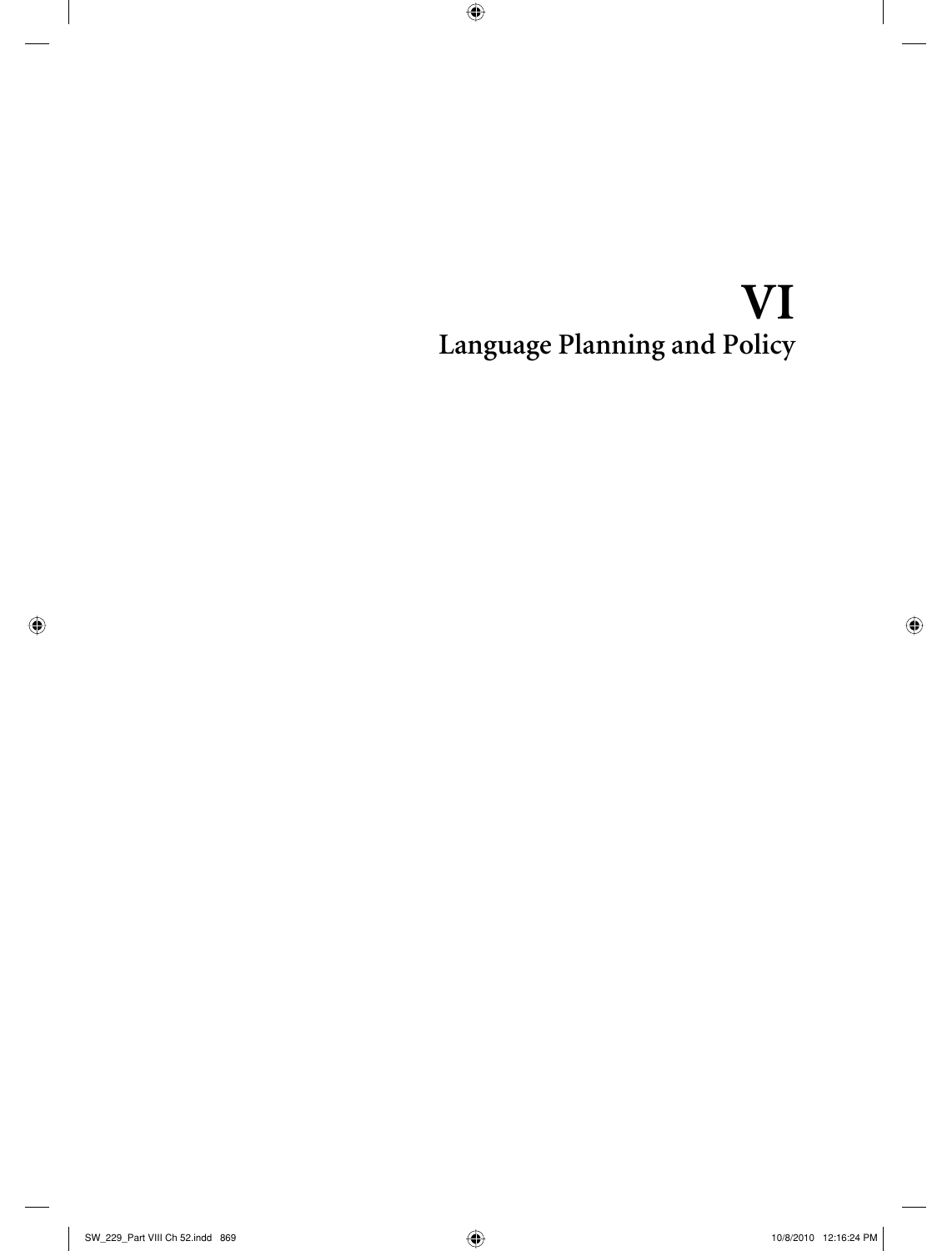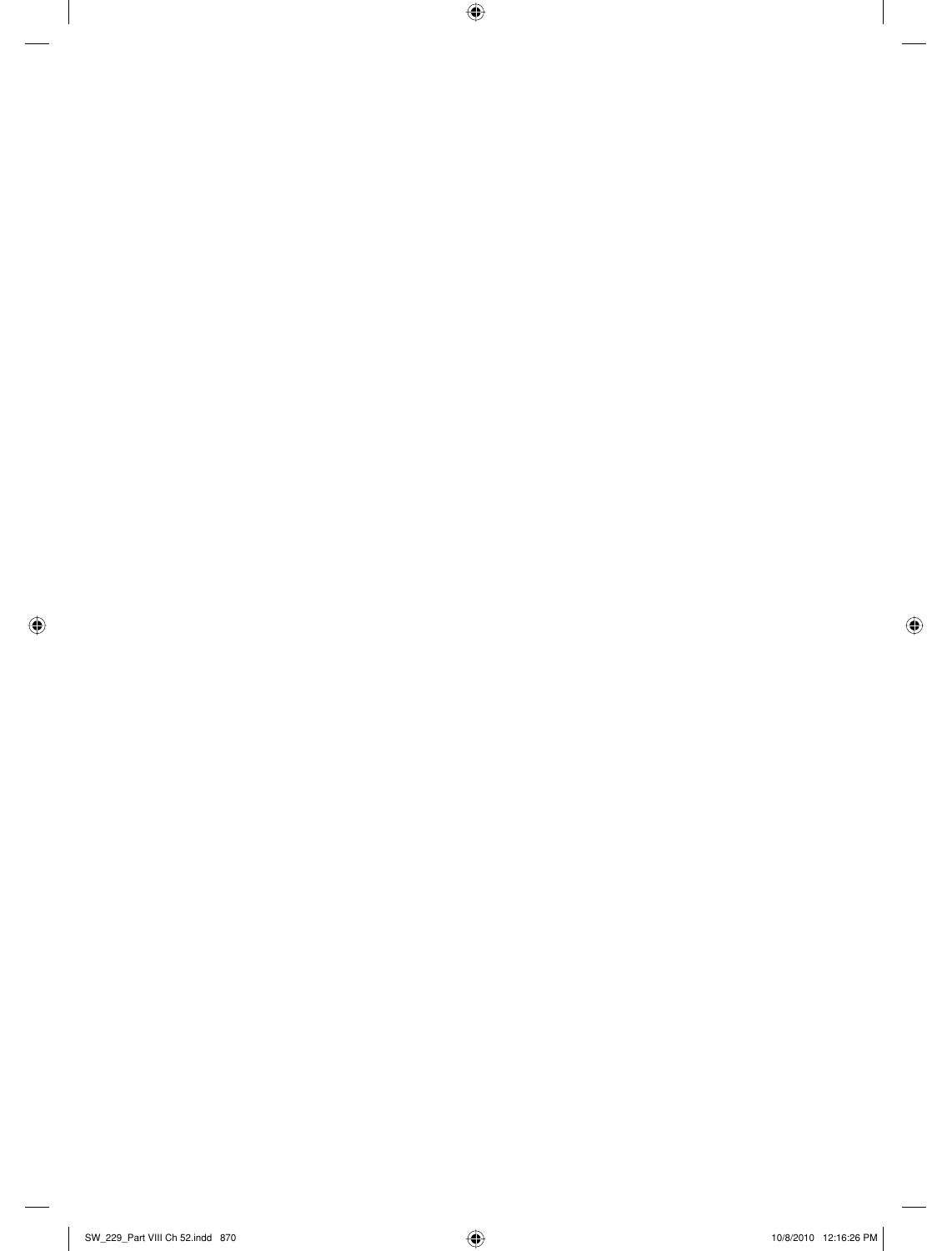**Jirˇí Nekvapil**

#### **Introductory Remarks**

⊕

In language use, it is possible to differentiate between linguistic and metalinguistic activities—on the one hand, people produce utterances, while not devoting any attention to the language or the utterances, and on the other hand, people may orient their attention toward the language or the utterances, evaluate them, think about altering them and occasionally take action on those thoughts. Language planning can be primarily considered the second type of activity. The point of language planning is to bring about changes in language or in linguistic activities. These changes include, for example, the establishment of new terms, the standardization of thus far non-standard grammatical forms, the nomination of a certain variety of language as the official language, or the determination of which languages will be taught in schools. According to Kaplan and Baldauf (1997, p. 3) "language planning is a body of ideas, laws and regulations (language policy), change rules, beliefs, and practices intended to achieve a planned change (or to stop change from happening) in the language use in one or more communities."

 $\textcolor{black}{\textcircled{\ell}}$ 

Until the formation of sociolinguistics in the 1960s, linguists trained in structuralist procedures devoted themselves primarily to "non-planned" changes in language and they rejected interference into matters of language and communication with the slogan of *Leave your language alone!* (Hall, 1950). This atmosphere is also reflected in the name of one of the first classical texts on language planning, *Can language be planned?* (Rubin & Jernudd, 1971a) and even the recent title *Do not leave your language alone* (Fishman, 2006), which, however, signaled an essential transformation in the attitudes toward language planning. The tension between positive and negative attitudes toward language planning can also be characterized as antagonism between the descriptive and prescriptive approaches to linguistic phenomena, emphasized by linguistic structuralism. The restrained attitude of linguists is due not only to the ideological foundations of structuralism, but also to the fact that language planning extends beyond the margin of linguistics even in a very broadly conceived sense; it is an interdisciplinary matter and, in its implementation, it is clearly a political matter. Language planning as an academic discipline, however, originally developed as a branch of sociolinguistics, that is, with ties to the development of various linguistic disciplines. The penultimate section of this chapter presents language planning in the framework of the broader concept of language management, which enables the integration of some interdisciplinary aspects of language planning, but also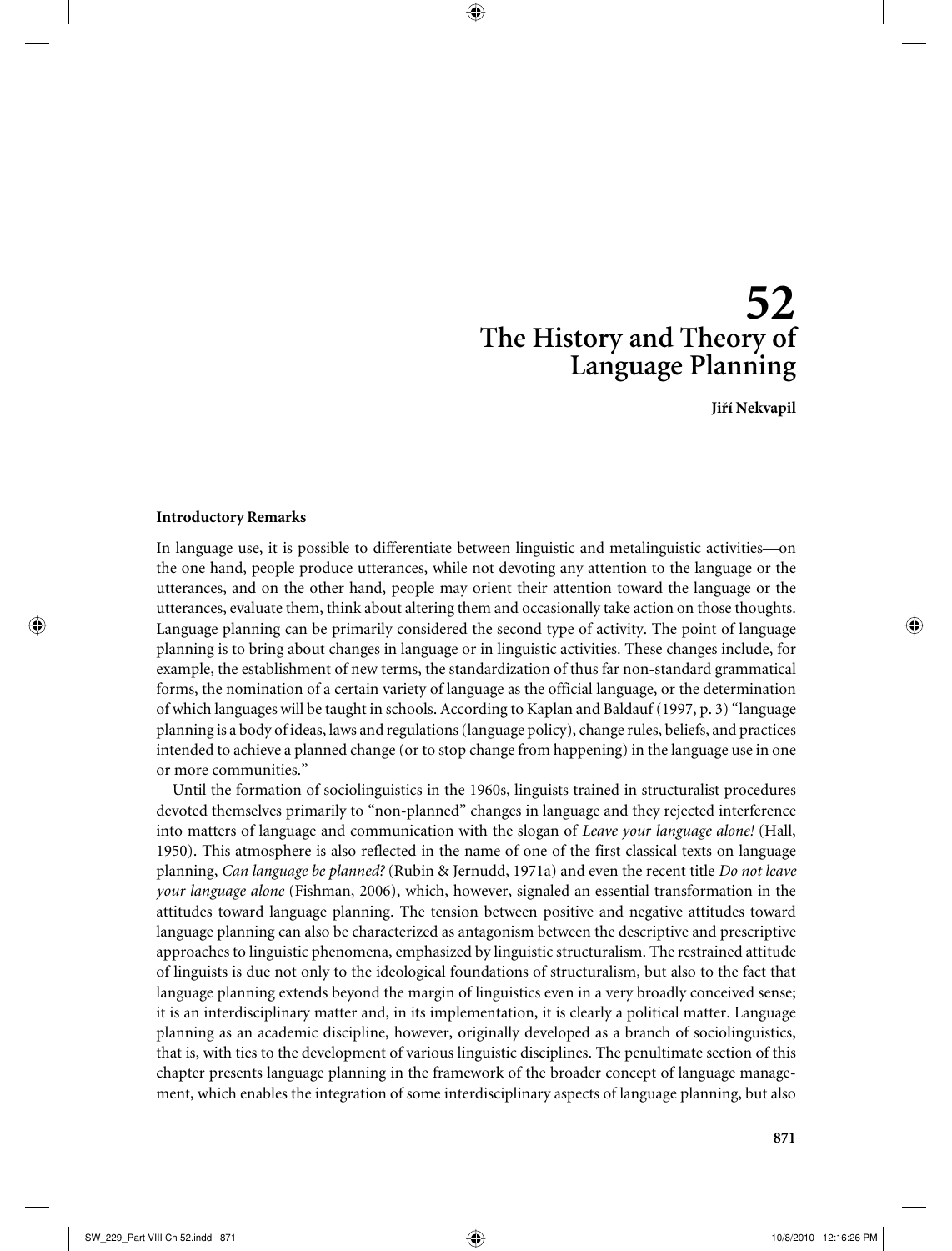the "purely" linguistic aspects such as grammar or the production of utterances. Following Neustupný (1978) or Haarmann (1990), language planning is thus viewed against the background of a general theory of language.

 $\bm{\mathrm{\Theta}}$ 

Language planning as a specific discipline with this name has existed for less than fifty years, yet intervention in language and communication is an activity that dates back to antiquity. The following section briefly recalls four more recent language planning social systems that tend to be cited as the predecessors of modern language planning or as a significant source of inspiration for it. Note that some of them are based upon carefully formulated theories.

#### **Examples from History**

Neustupný (1993, 2006) attempted to describe the history of language planning as social practice using the concept of developmental types, which are determined by the specific order of a number of sociocultural phenomena (e.g., means of production, social equality level, dominant ideology or attitude toward language variation), and in this way he arrived at four historical types of language planning: Premodern, Early Modern, Modern and Postmodern. These types correspond to a certain degree with specific time periods, but in the language planning system of a specific country, several of these types or their features can be present at the same time. The first three of these historical types can be found in the following examples. The Postmodern type, which corresponds broadly with the current ecology of languages paradigm, will be presented in a subsequent section.

#### *The French Academy*

⊕

The first example, which can be categorized as a (late) Premodern type, is the initial activity of the *Académie française*, the language academy founded in 1634. This institution came into being due to the initiative of Cardinal Richelieu during a time when European elites began to use the local vernacular languages in functions that had up to that time been reserved for Latin, during the time when the French state was restabilizing, and when Richelieu wanted to strengthen the unity and order of this state through the unity and order of the language. The French academy's aim was "to give explicit rules to our language [i.e., French] and to render it pure, eloquent, and capable of treating the arts and sciences" (cited in Cooper, 1989, p. 10). This aim was to be achieved through the publication of grammars, dictionaries and manuals of rhetoric and poetics, though in the end only the dictionaries were written. The French academy became a model for the founding of similar institutions in Europe (e.g., in Sweden), but it was not the oldest institute of its kind in Europe, but rather it was continuing in the tradition of a similar "Italian" institution that was a half century older. The founding and activity of the *Académie française* is discussed in detail in Cooper (1989) as the primary part of the argument that the definitions of language planning must also incorporate language planning situations that are not connected to the breakdown of the colonial system that had occurred around 1960, i.e., the situations in which language planning as an academic discipline (i.e., "classic language planning") was born.

#### *European National Movements*

A second example illustrating the Early Modern type is the language planning that was a part of the European national movements of the nineteenth century. These movements led to the formation of a number of modern nations in the Herderian sense (Slovak, Czech, Norwegian, Finnish and other nations). These were originally nations (ethnic groups) with less power, whose members were oppressed by more powerful nations within a single ethnically heterogeneous state unit. This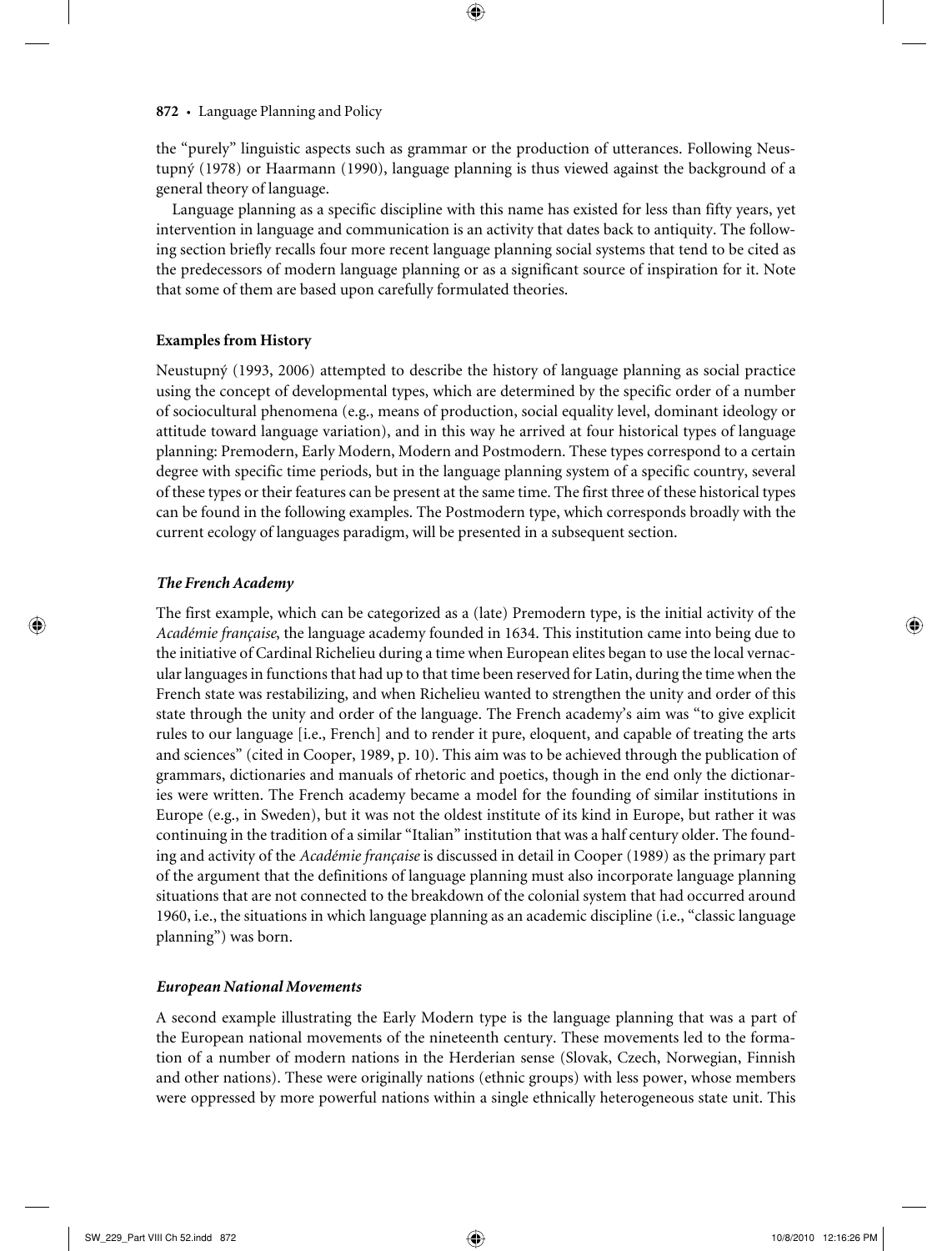was one of the reasons why these movements were originally oriented toward cultural and linguistic demands rather than social and political ones (see Hroch, 1998). If we add the influence of Romanticism, it becomes clear that questions of language and language planning itself held a significant position in these movements. Haugen (1969) analyzes an essay written by Norwegian language reformer Ivar Aasen (1813–1896) in 1836, and argues that this essay represents "a paradigm of a program of Language Planning." In it, Haugen essentially finds all the elements that should be considered in the analysis and evaluation of various language programs: background situation, program of action comprising a goal, policies leading to the goal, and procedures of implementing the policies, namely selection (of reference norms) and codification (in grammars and dictionaries) and/or elaboration (of functions) and propagation (of the proposed norms to new users).

 $\textcolor{black}{\textcircled{\ell}}$ 

Aasen targeted his program to oppose the use of Danish in Norway and proposed instead the postulation of a sort of generalized (i.e., not yet existent) norm of all Norwegian dialects as the starting point for Standard Norwegian. For Czech, the most significant representative of the first generation of the Czech national movement, Slavic Studies scholar Josef Dobrovský (1753–1829) codified the norm of Humanistic Czech (i.e., a variety of Czech that had not been used for a long period of time) as the standard language in a grammar in 1809 (2nd edition 1819). In both cases, this was a fundamental decision, the effects of which speakers and writers can still feel today.

Characteristic of language planning of the Early Modern type were large changes (reforms) concerning not only the selection of varieties to be standardized, but also orthography or lexicon (primarily for the purposes of science and art). In the Czech national movement, which was battling the more powerful German culture, the second generation of patriots led by Josef Jungmann (1773– 1847) laid out the principles for enriching the Czech lexicon (they designated Old Czech, dialects and Slavic languages as the sources of the new lexicon, and the formation of new words was also considered acceptable), and they summarized the results of their work in the extensive five-volume Czech–German Dictionary (1834–1839).

# *Soviet Union of the 1920s and 1930s*

The third case is the language planning in the Soviet Union that took place in the 1920s and 1930s. It can be categorized as belonging to the Early Modern type, yet with the presence of several features of the Premodern and Modern types. The formation of the Soviet Union meant that more than one hundred ethnic groups at very different levels of development found themselves together in one huge state, which for a limited period of time recognized and supported their languages. The language of most of these ethnic groups existed only in spoken form, and only a few of them had their own standard language, and these were also at various levels of development. During the early Soviet period (radical changes did not occur until the end of the 1930s), the Leninist doctrine of the Soviet state declared the right of self-determination for ethnic groups including schooling based on their languages. The promotion of the spread of Russian, including the Cyrillic alphabet, was associated with the previous oppressive regime of the Russian czars, and this is why it was rejected as the basis for the language planning at the beginning of the Soviet period. The basic task of language planning, called "language construction," thus consisted in the creation of tens of new alphabets, orthography systems, the modernization of most of the languages, above all in the area of terminology, but also in the production of textbooks, primers and the like. The work done was noteworthy: Alpatov (2000, p. 222), for example, claims that more than seventy alphabets were created for the languages of the Soviet Union during this period. A characteristic feature of Soviet language planning was the fact that its participants included the leading Soviet linguists, experts in the respective languages or language groups (e.g., E. D. Polivanov, N. F. Jakovlev et al.). They were advocates of the developing structuralist linguistics, and they combined their work on the graphization of languages with the development

⊕

↔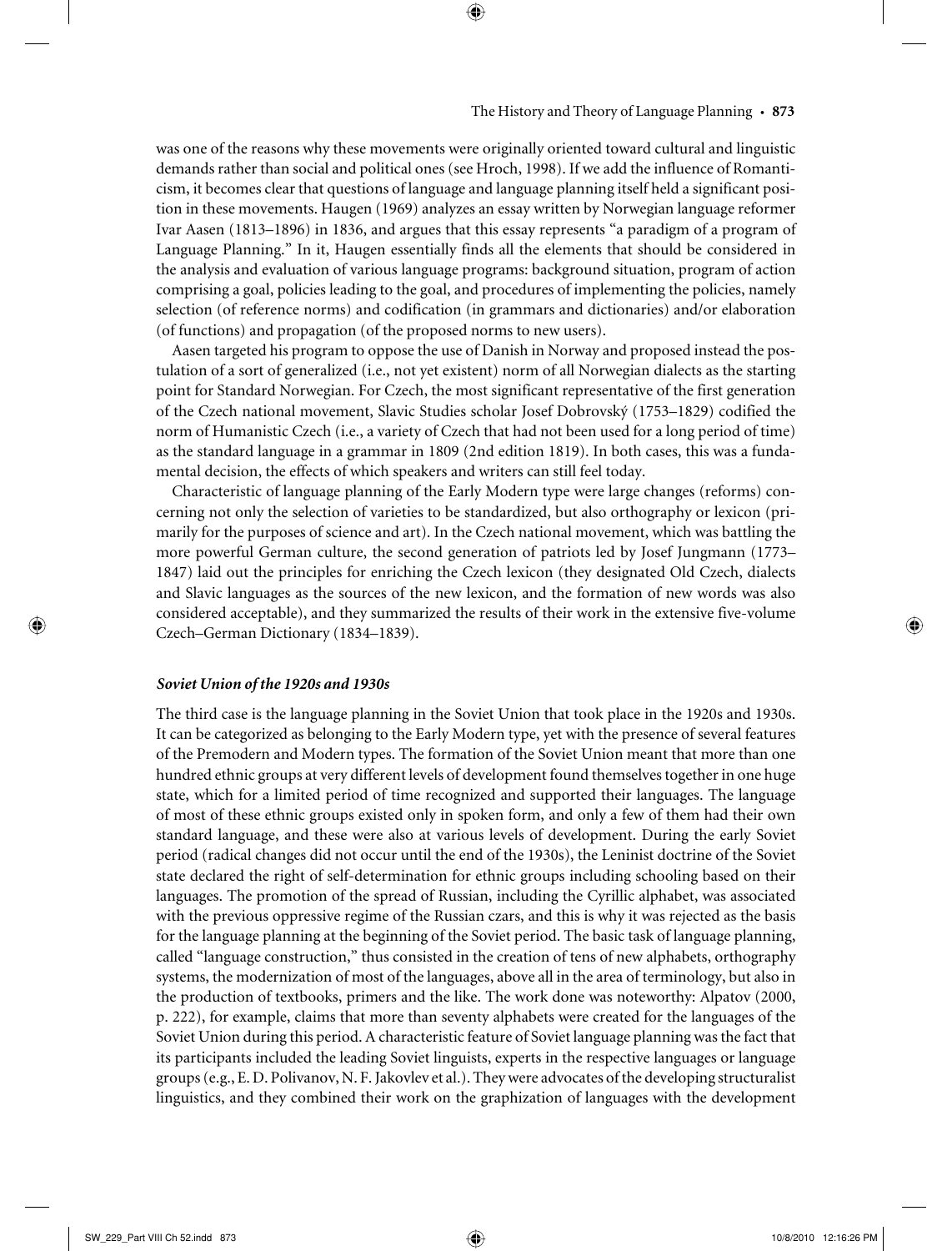of phonological theory.<sup>1</sup> In other respects, these linguists framed language planning using Marxism, which led them to emphasize the social aspects of language and to the critique of structuralist linguistics for underestimating the value of the possibility of deliberate intervention into linguistic matters (for more details on this, see Alpatov, 2000). The scope, tasks and some of the approaches of the Soviet language planning of the 1920s and the first half of the 1930s are congruent with "classic language planning," which came into being thirty years later in an entirely different social context. This newer theory, however, developed without an intellectual relationship to the practical and theoretical experiences of language planning in the Soviet Union (but see Lewis, 1983). This was due to a number of causes: opposing ideologies, the Cold War since the 1950s, the language barrier and even the fact that the language planning in the Soviet Union itself developed in a considerably different manner following the end of the 1930s, and its new representatives made efforts to have the early Soviet language planning forgotten (see Alpatov, 2000; Kirkwood, 2000).

 $\bm{\mathrm{\Theta}}$ 

# *Czechoslovakia and the Prague Linguistic School*

The fourth example is the language planning that occurred in Czechoslovakia in the 1920s and 1930s, the participants of which were the linguists of the Prague Linguistic School (above all B. Havránek and V. Mathesius, also in part R. O. Jakobson). This language planning embodies clear features of the Modern type—macro-social problems are more or less ignored, as large changes are not desired, attention is oriented above all toward microscopic problems and the goal is to modify details (see Neustupný, 2006). Czechoslovakia was formed in 1918 from the ruins of the Hapsburg Empire, and even though it was relatively ethnically diverse and the problems of inter-ethnic contact were significant, the Prague School's theory of language planning was devoted merely to the elaboration ("cultivation") of the majority Czech standard language. In this process, its protagonists continued with the work of some of their predecessors as well as such contemporaries as the Swedish linguist A. Noreen (see Noreen & Johannson, 1892) or the Russian linguist G. Vinokur (see Vinokur, 1925). The Prague School's theory of language cultivation achieved world renown and was, to a certain degree, acknowledged and accepted also in the later "classic language planning"—above all through B. H. Jernudd. Among the basic terms that marked this approach were norm, function, intellectualization and flexible stability of the standard language (see Daneš 1987a, 1987b; Garvin 1973, 1993; Havránek 1932a, 1932b; Kondrašov 1988; Mathesius 1932; Nekvapil, 2008; Neustupný & Nekvapil 2003; Scharnhorst & Ising 1976/1982). The cultivation approach is, in addition to the policy approach, one of the two basic approaches to language planning (Neustupný, 1970; Hornberger, 2006). It continues to be quite active in Europe and has also been applied to a number of minority languages (see Janich & Greule, 2002).

#### **Haugen and Classic Language Planning**

Language planning, i.e. the academic discipline with this name, was established at the end of the 1960s. It acquired individual features, which will be discussed in what follows, and existed in this form during the 1970s. In retrospect it is possible to call this era of language planning "classic language planning" (see, e.g., Ricento, 2000, p. 206). The fact that language planning was already a specific discipline during this period is evidenced not only by the fact that its subject of research was delimited, and that widely used research frameworks were developed and the respective research methods identified, but also that this research was institutionalized at a certain level (in the form of conferences, projects, representative publications and a newsletter) and it gained a new attractive name, i.e. "language planning." The main protagonists of classic language planning were associated with American academia (C. Ferguson and J. Fishman) and American funding sources enabled the development of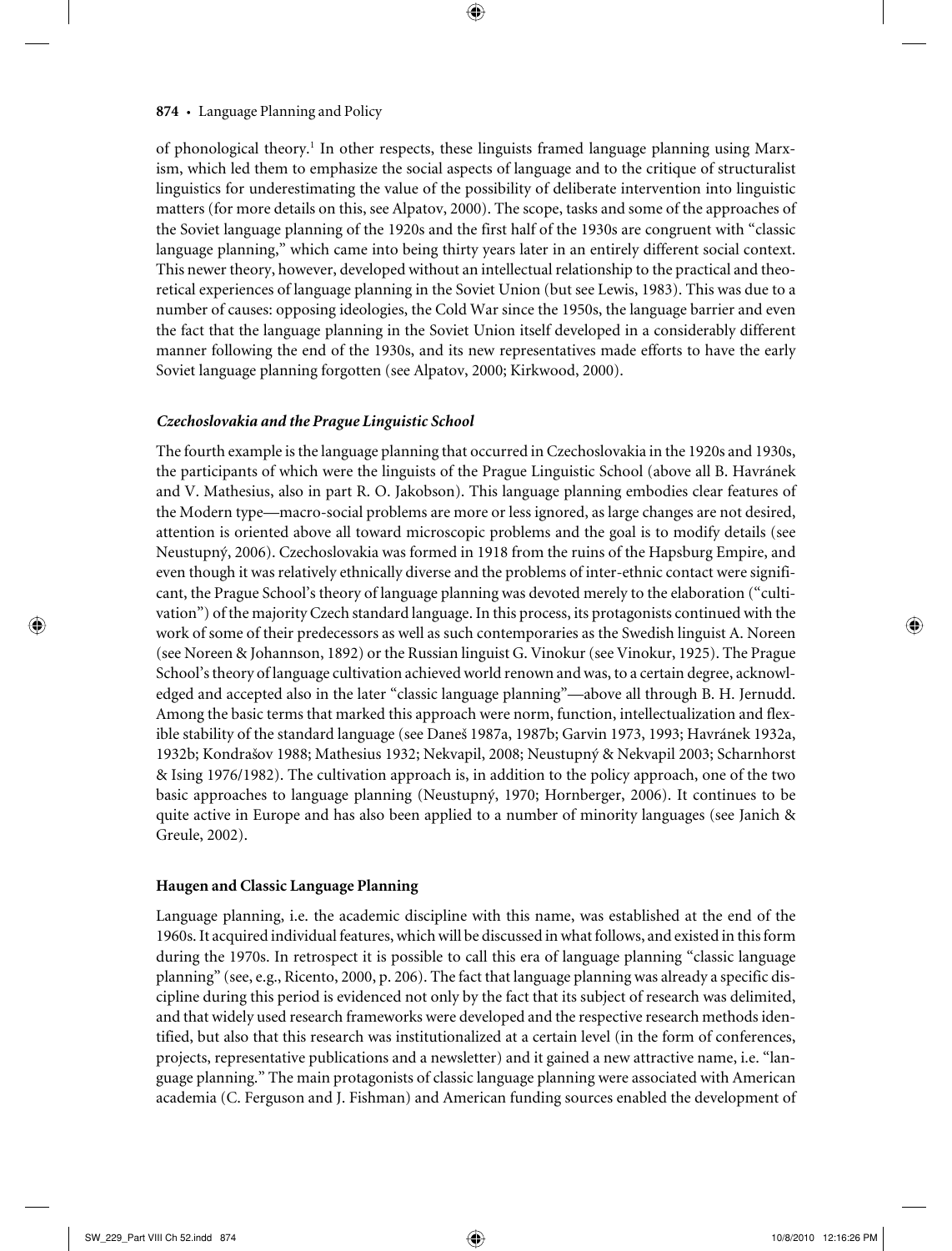extensive international research. This research was oriented above all toward the language situation in the "Third World," the multilingual developing nations that had gained independence following the collapse of the colonial system after Word War II (primarily after 1960) and were facing the necessity of quickly solving significant political, economic, social and also language problems—the general aim was their "modernization" and "development." Attention was concentrated above all on the linguistic aspects of the sociocultural unit ("nationalism") and political (administrative) integrity ("nationism") (Fishman, 1968) and the related programs of literacy, i.e., on "status planning." In addition, there was the development of planning oriented toward the form of the language itself, i.e., "corpus planning," the aim of which was above all the graphization, standardization and (lexical) modernization of language (Ferguson, 1968). Interest in language planning, however, was also conditioned by the situation in linguistics, in which matters of language and society moved into the forefront, and a specific, more general discipline—sociolinguistics—began to take form. Language planning was understood as a branch of sociolinguistics, and sociolinguists aimed to test their theories and approaches in the social "laboratory" of the Third World (see Fishman, 1968).

 $\textcolor{black}{\textcircled{\ell}}$ 

The term "language planning" was popularized in the linguistics literature by Haugen (1959) and it is in a certain sense paradoxical that classic language planning, oriented mainly toward the linguistic conditions in the Third World, found its guru in a specialist whose work had been devoted to the sociolinguistic situation above all in one European country—Norway, but also other Scandinavian countries. On the other hand, this fact supports the idea that the European tradition of language planning was to a certain degree also present in classic language planning. On language planning, Haugen writes:

By language planning I understand the activity of preparing a normative orthography, grammar, and dictionary for the guidance of writers and speakers in a non-homogeneous speech community. In this practical application of linguistic knowledge we are proceeding beyond descriptive linguistics into an area where judgment must be exercised in the form of choices among available linguistic forms. Planning implies an attempt to guide the development of a language in a direction desired by the planners. It means not only predicting the future on the basis of available knowledge concerning the past, but a deliberate effort to influence it.

(Haugen, 1959, p. 8)

It should be noted that this definition is still rather narrow, essentially covering only what was later conceptualized as "corpus planning." Fundamental for the formation of classic language planning was the introduction of the concept of "plan." This is how language planning became a branch of "social planning," which had begun to be elaborated on the theoretical level in the western social sciences of that time and was being applied in the policy and economies of a number of countries. Haugen also influenced the development of language planning by connecting the planning process to the "decision theory" of that time and formulating and describing in detail the "decision-making procedure" relevant for language planning. Its basic components were: problems that are to be solved, proposed alternative solutions including their limitations, principles of evaluating the alternatives, decision-makers and methods of implementation (see Haugen, 1966). Five years later, Rubin and Jernudd (1971b, p. xiii), in the introduction to the book that became a milestone in the theory of language planning, state simply that "the study of language planning describes decision-making about language"; in the same book, Jernudd and das Gupta (1971) build the theory of language planning and summarize their contribution thus:

This paper outlines an approach to language planning as decision-making. We do not define planning as an idealistic and exclusively linguistic activity but as a political and administrative

 $\bigotimes$  SW\_229\_Part VIII Ch 52.indd 875 10/8/2010 12:16:26 PM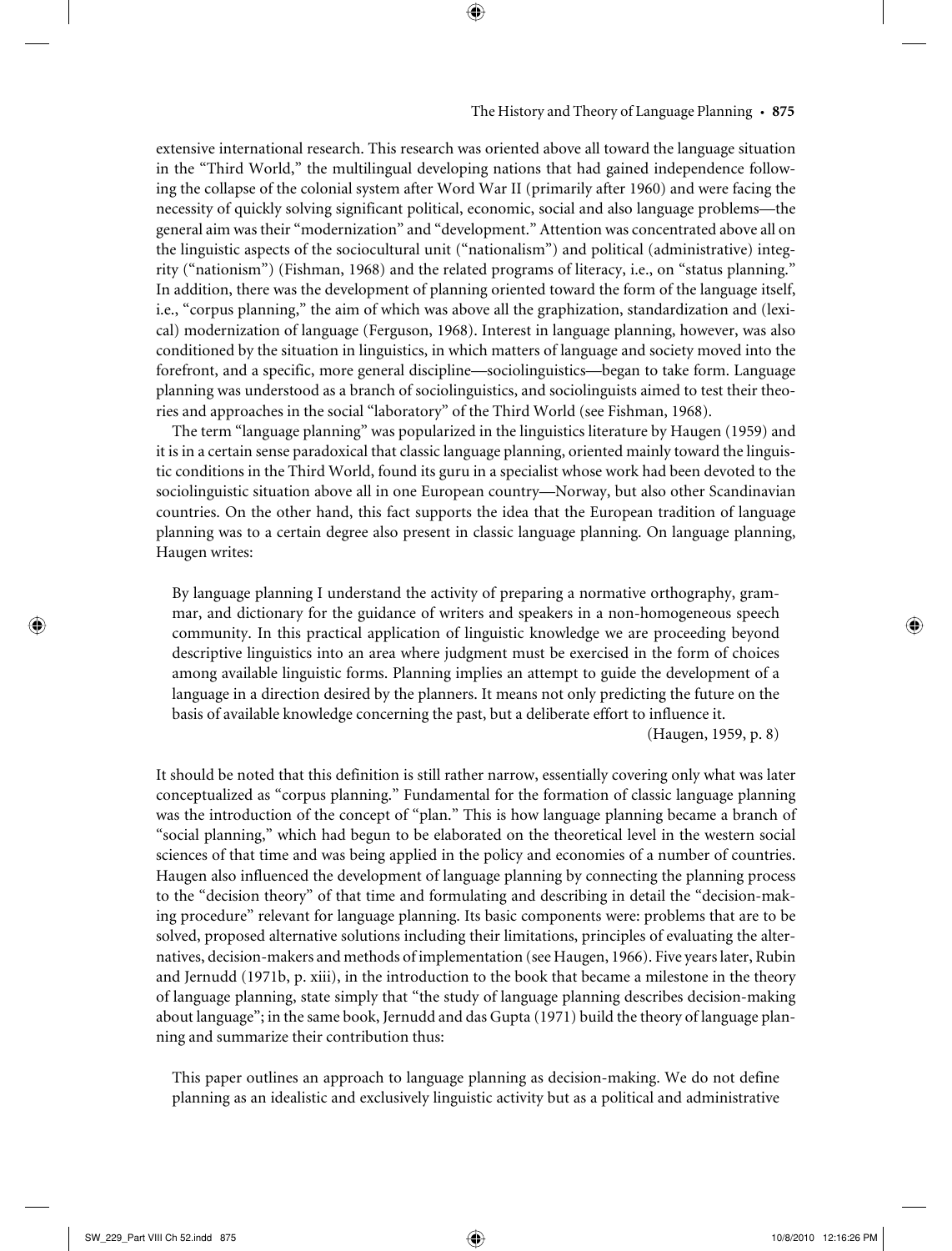activity for solving language problems in society. Public planning, that is, orderly decisionmaking about language on a national level, is motivated by public effects of some language problems and by the social context. We maintain that language is subject to planning because it is a resource that is and can be valued. Aspects of language code and language use can be changed to better correspond to the goals of society.

⊕

#### (Jernudd & das Gupta, 1971, p. 211)

As is apparent, it was economic thinking that was influential; after all, the solutions to language problems were to ultimately contribute to the economic prosperity of developing nations. Planning was conceived as a sequence of rational activities (fact-finding; planning goals, strategies and oucomes; implementation; and feedback), which take place in concrete social contexts, often in situations of limited material and human resources. For this reason, the criteria, values and type of information, on the basis of which a selection between alternative aims, strategies and predicted outcomes can be made, or the issue of "evaluation," attracted significant attention. Rubin (1971) in continuation of the literature in the area of business administration, economics and political planning of that time, identified formal evaluation techniques, which could improve the quality of language planning (the many examples she works with concern the teaching of languages, above all English and vernaculars, in developing nations).

Classic language planning is based on the premise that language planning takes place at the level of the state and the plans come into existence in the interest of the development of the *entire* society. The state (or government) is essentially the only actor determining the goals to be achieved. The political opinions that dominated the international group of theoreticians of language planning in the 1960s are commented on in retrospect by one of their protagonists thus: "we recognized and accepted the realities of political process and central state power; and we believed in the good of state action, that governments could act efficiently and satisfactorily" (Jernudd, 1997a, p. 132).

Language planning theory in the 1960s and 1970s was formed in a specific political and social context that left it with particular features. A number of them were criticized in the further development of the theory and practice of language planning (see the next section), yet language planning as a specific discipline did not lose its attractiveness, including the specialized literature produced during its beginnings (in addition to the literature already cited, this undoubtedly includes Rubin, Jernudd, das Gupta, Fishman & Ferguson, 1977). During this period, a number of variables relevant for language planning in general and the relationships between them were identified, and some basic terms such as corpus planning and status planning were introduced. Some continually relevant aspects of language planning, e.g., that planning must consider the "interests" of various social groups, or that the research on language planning cannot be only an issue for (socio)linguists, but rather, also for representatives from other specializations (multidisciplinary approach) were introduced as topics during this period, though not elaborated. To a certain degree, some aspects from this period remain relevant for the contemporary era, a dominant orientation that critics of language planning later reproached: the introduction and elaboration of formal procedures and concrete techniques of language planning. Not even the language planning of today could exist without them.

# **Critique of Classic Language Planning**

During the 1980s and in the following years, there were many voices criticizing language planning theory of the previous period. There were several causes for this. The process of modernization of the developing nations, which language planning was meant to help, failed in many countries. The theory of classic language planning had only a small influence on the actual practice of language planning. The atmosphere in the social sciences was changing; the visible diversion from scientifically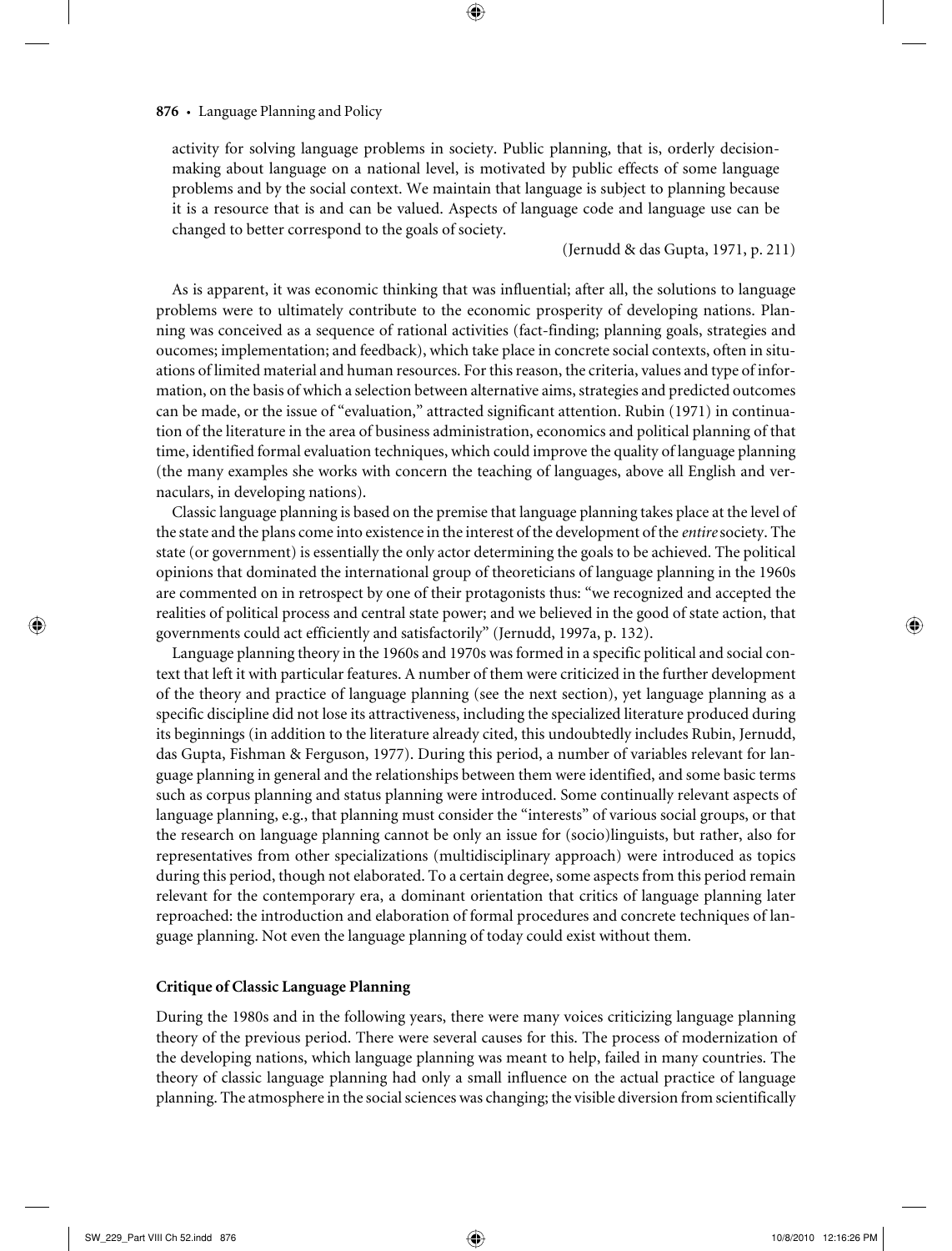oriented structuralism was accompanied by the growing influence of critical theory. The economic planning model, the so-called "rational model," which was the basis for classic language planning theory, was criticized in general theories of social planning, and planning itself as a practical activity of the state gave way to the forces of the market economy.

 $\textcolor{black}{\textcircled{\ell}}$ 

Critical voices were heard even from the protagonists of classical language planning itself. Rubin (1986) joins the critique of the "rational model" and in addition to the simple "technical" problems admits the existence of numerous "wicked problems," which have no "stopping rules" evidently because there are other previously unconsidered or unknown factors at play. Further she argues that not just one actor, but rather, the greatest possible number of concerned parties including the "target population" should contribute to the formulation of goals to be achieved. This leads to the idea that became the central one on the later ecological approach in language planning: in a specific language planning social system, it is necessary to deal with all types of languages used and the relationships between them (Rubin, 1986, p. 119; on the ecological approach, see, e.g., Kaplan & Baldauf, 1997).

The book by Cooper (1989) is not only a well-considered synthesis and critique of the previous development of language planning, but it also introduces a number of innovations. Although he does not abandon the initial term "plan," he refuses to conceptualize language planning as problem-solving in his book (thereby abandoning the tradition of classic language planning) and he significantly expands the definition of language planning. According to Cooper (1989, p. 45), "language planning refers to deliberate efforts to influence the behaviour of others with respect to the acquisition, structure, or functional allocation of their language codes."

Thus, all of the cases cited in the section "Examples from History" can be characterized as language planning. Cooper's conceptualization of language planning became very influential in one additional respect. Cooper introduced the term "acquisition planning" as the third basic area of language planning (in addition to corpus and status planning), by which he made language planning explicitly relevant for applied linguistics dealing with the teaching of languages (first/second/foreign language teaching and learning).

More than twenty years after the publication of the volume *Can language be planned?* (Rubin & Jernudd, 1971a), one of its main authors wrote about the book:

Should the book be written today, it could not carry the subtitle "Sociolinguistic Theory and Practice for Developing Nations," but would have to take account of a broad range of different sociolinguistic situations at different levels of enlargement (from nation to firm), of a broad range of different interests and population groups (from women to refugees), under widely different communicative circumstances (of media, channels, information processing), and foremost, of the different ideological and real, global and local sociopolitical conditions.

(Jernudd, 1997a, pp. 135, 136)

This formulation can also be read as an implicit critique of the early theory of language planning, further informed by the development of the whole discipline. Minimally, this raises the following issues: language planning is not specific to "developing nations", but rather, it also occurs in supposedly "developed" nations. It does not take place only on a state level, but also on lower levels, in other words, not only the macro, but also meso and micro planning (see Canagarajah, 2005; Liddicoat & Baldauf, 2008). It does not represent the interests of the socially non-differentiated societies (nation, state), but is the resultant force of the conflict between the interests of various groups. To put it another way, various interest groups plan language and communication on various levels of society in the context of the language planning of other interest groups of varying complexity. In the analysis of language planning, it is difficult to create abstractions from the social and political conditions, including the relevant ideologies.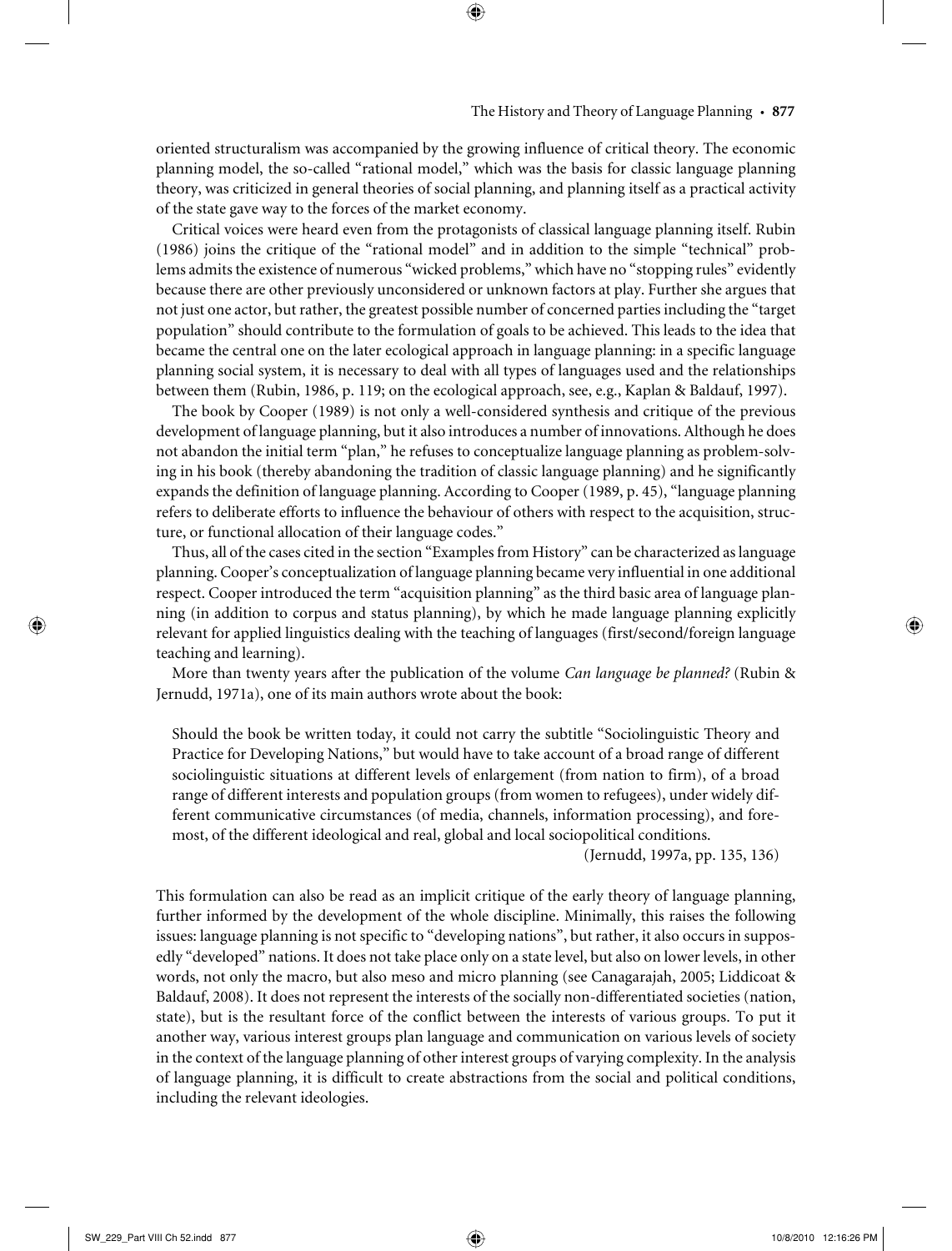A number of other authors have uncovered and criticized the "covert" ideational basis of classic language planning, thus problematizing its alleged ideological neutrality (in particular Williams, 1992; Tollefson, 1991, 2002; Blommaert, 1996). These authors argued that all language planning assumes a specific theory of social change (see also Cooper 1989) and as a political matter it cannot exist without political analysis. Furthermore, they argued that early language planning was closely connected to the evolutionary theory of modernization based on Parsons' structural functionalism, which was one of the reasons why, in spite of the intentions of the theoreticians of language planning, it did not contribute to change, but rather, to the solidification of the social and economic inequality in the developing nations. Symptomatic in this sense is the title of Tollefson's book *Planning language, planning inequality* (Tollefson, 1991).

 $\bm{\mathrm{\Theta}}$ 

# **"Reversing Language Shift" and its Critique**

It is language "modernization" as an "(early) modernization" process that meant the unification of languages (with the help of standardization) and the suppression of linguistic diversity in Third World countries (among other reasons, due to the spread of European languages, in recent decades primarily English). Classic language planning brought concepts to the developing nations that were successful in the modernization of European countries ("one nation–one language"), even though as a discipline itself it had come into being in countries where post-modernization was beginning. The shift in attention from the "developing nations" to the "developed nations," however, led to the fact that the post-modern thinking was gradually being established in the considerations of language planning. The Postmodern language planning type supports variation and protects plurality (Neustupný, 2006 in theory and, e.g., Lo Bianco, 1987 in practice). Accordingly, new approaches inspired by ecology, that is, language ecology (see, e.g., Kaplan & Baldauf, 1997, p. 311ff.) and human rights, that is, linguistic human rights (see, e.g., Skutnabb-Kangas & Phillipson, 1995) have been applied in theories of language planning. The protection of the plurality of languages has lead to the reevaluation of the function of the spread of European languages (above all English) in the world. The linguistic imperialism framework that was developed by Phillipson (1992) emphasized the negative influences of these languages on the "ecosystem" of a number of countries as a part of globalization processes. Ricento (2000, p. 208) calls this new situation in the theory of language planning "the ecology of languages paradigm."

A significant place in this paradigm is occupied by the Reversing Language Shift model (Fishman, 1991, 2001), which achieved significant popularity and was applied to a number of language situations. Hornberger (2006, p. 35) considers it an example of a model that embodies three fundamental features of a newly emerging paradigm, these being ideology, ecology and agency. Even though this model has a narrower scope than the theory of classic language planning, Williams (2007, p. 162) considers it to be the height of language planning, and, pointing to its exceptional influence, argues that this model essentially replaced "language planning." The model of "Reversing Language Shift" reacts to the fact that in the contemporary globalizing world, a record number of languages are facing extinction, and the model should serve as a theoretical reflection as well as a practical guide to prevent this, or in some cases, for the revitalization of languages. The level of language endangerment is captured in the model through an eight-degree scale inspired by the Richter Scale, which measures the intensity of the disruption of the earth's surface. The "graded intergenerational disruption scale," the core of the entire model, then, is as follows (degree 1 means the *lowest*, degree 8 the *highest* extent of disruption):

Degree 1: (potentially) endangered language (still) used in the educational sphere, in the work sphere, in the mass media, and on higher levels, even on state level;

 $\bigoplus$  SW\_229\_Part VIII Ch 52.indd 878 10/8/2010 12:16:26 PM 0/8/2010 12:16:26 PM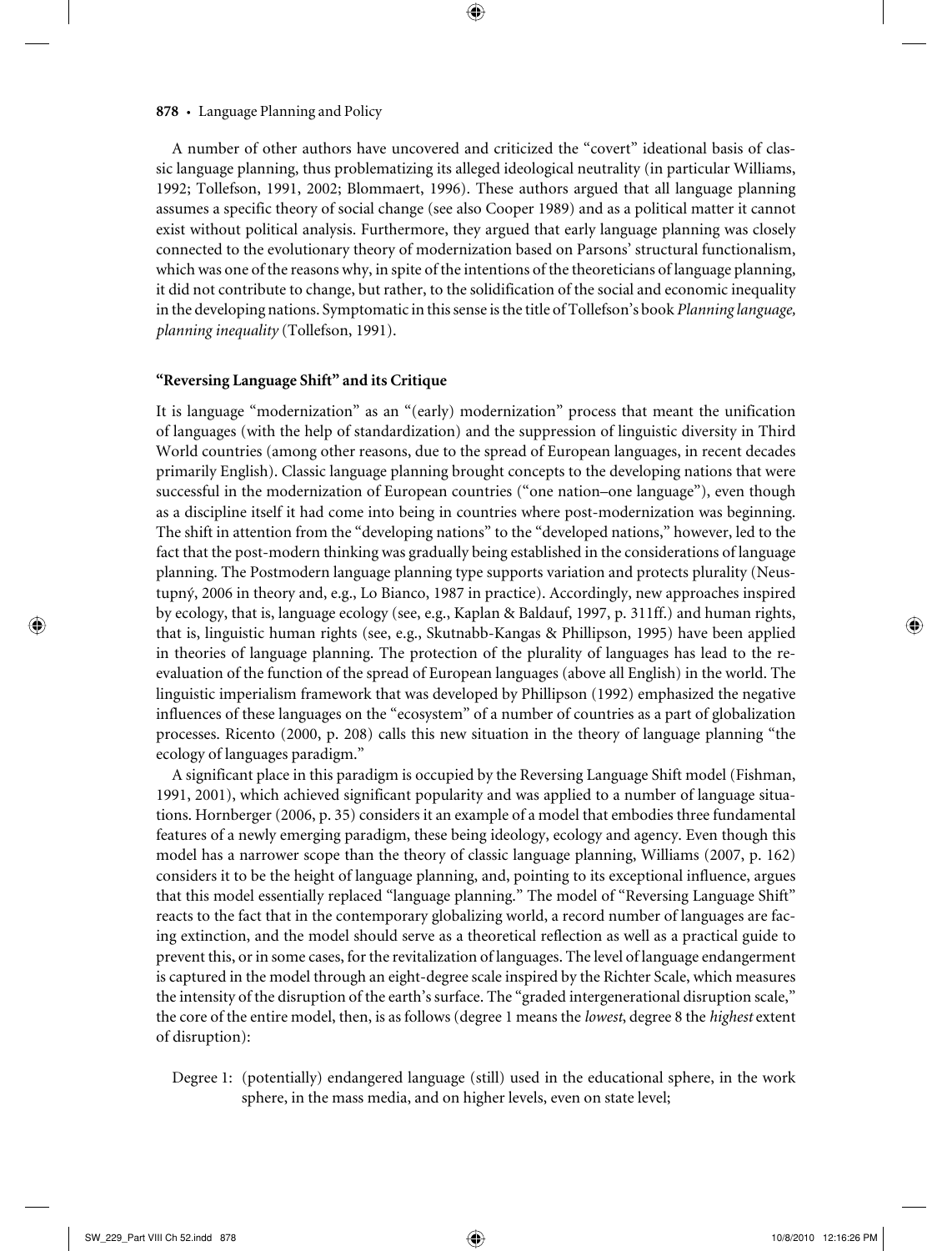Degree 2: endangered language used on lower levels (local media and government offices);

 $\textcolor{black}{\textcircled{\ell}}$ 

- Degree 3: endangered language used in the local work sphere, in which interaction between speakers of the minority and majority languages occurs;
- Degree 4: endangered language used as the language of instruction in schools, in looser or tighter dependency on instruction in the majority language;
- Degree 5: endangered language is used for instruction, but not in formal education;
- Degree 6: endangered language used in family settings as a means of intergenerational handing down of traditions and is thus handed down in this way;
- Degree 7: endangered language used by the older generation, which is already beyond the age of biological reproduction;
- Degree 8: the endangered language used (known, remembered) only by several of its older speakers.

(Based on Fishman, 1991)

The scale has a (quasi) implicative character, in other words, the lower degrees (e.g., 6) in essence include the state of the language specified by the higher degrees (that is, 7, 8). The aim of this scale is to identify the level of disruption of a specific language, and in accordance with this to plan adequate measures, with the help of which the current state of disruption (e.g., 8) can be shifted to a lower one (e.g., 6), and in optimal cases to the full functioning of the language. A part of this model is also the component of "ideological clarification," the aim of which is to clarify the ideological conditions for potential revitalization.

The "Reversing Language Shift" model accents significantly different aspects than those on which classic language planning concentrated. In spite of this, it maintains some aspects of early language planning, such as evolutionism, the static concept of social change or the structural functionalist point of departure (Williams, 2007; Darquennes, 2007). A number of authors point to the fact that in a time when the role of the family in society has evidently decreased, the model places excessive weight on the role of handing over the language in the family and ignores the effects of socioeconomic processes in the revitalization of language. Williams (2007, p. 168) emphasizes that if the family were to be the only agent of passing down the language, revitalization today would essentially be impossible, as "dynamics of economic restructuring involve a degree of the circulation of capital which leads to migration, or the circulation of people," and thus to the disruption of linguistically homogeneous neighborhoods and families. Other authors argue that for successful revitalization it is necessary for potential users of the endangered language to begin to positively evaluate the economic benefits of the endangered language for their everyday life.

An alternative model that deals with some problems of Fishman's model is the circular model of language status change, the "Catherine Wheel" proposed by M. Strubell (see Strubell, 2001, pp. 279–280; in more detail Strubell, 1999). This model emphasizes the individual as a consumer and its point of departure is the fact that the following components are functionally interconnected: (1) the language competence of individuals, (2) the social use of language, (3) the existence of products and services in this language and the demand for them, (4) the motivation to learn and use this language. The relationship between these components can be captured in the following (simplified) manner: the language competence of individuals stimulates, or can stimulate the social use of language, which, in turn, stimulates or can stimulate the existence of products and services in this language and the demand for them and that, in turn, stimulates or can stimulate the motivation to learn and use the language, and thus the language competence of individuals is preserved, which, in turn, stimulates or can stimulate the social use of language, etc. The metaphor of the "Catherine Wheel" points to this very dynamic self-perpetuating process. This process, enriched by several other components, can be visualized through Figure 52.1.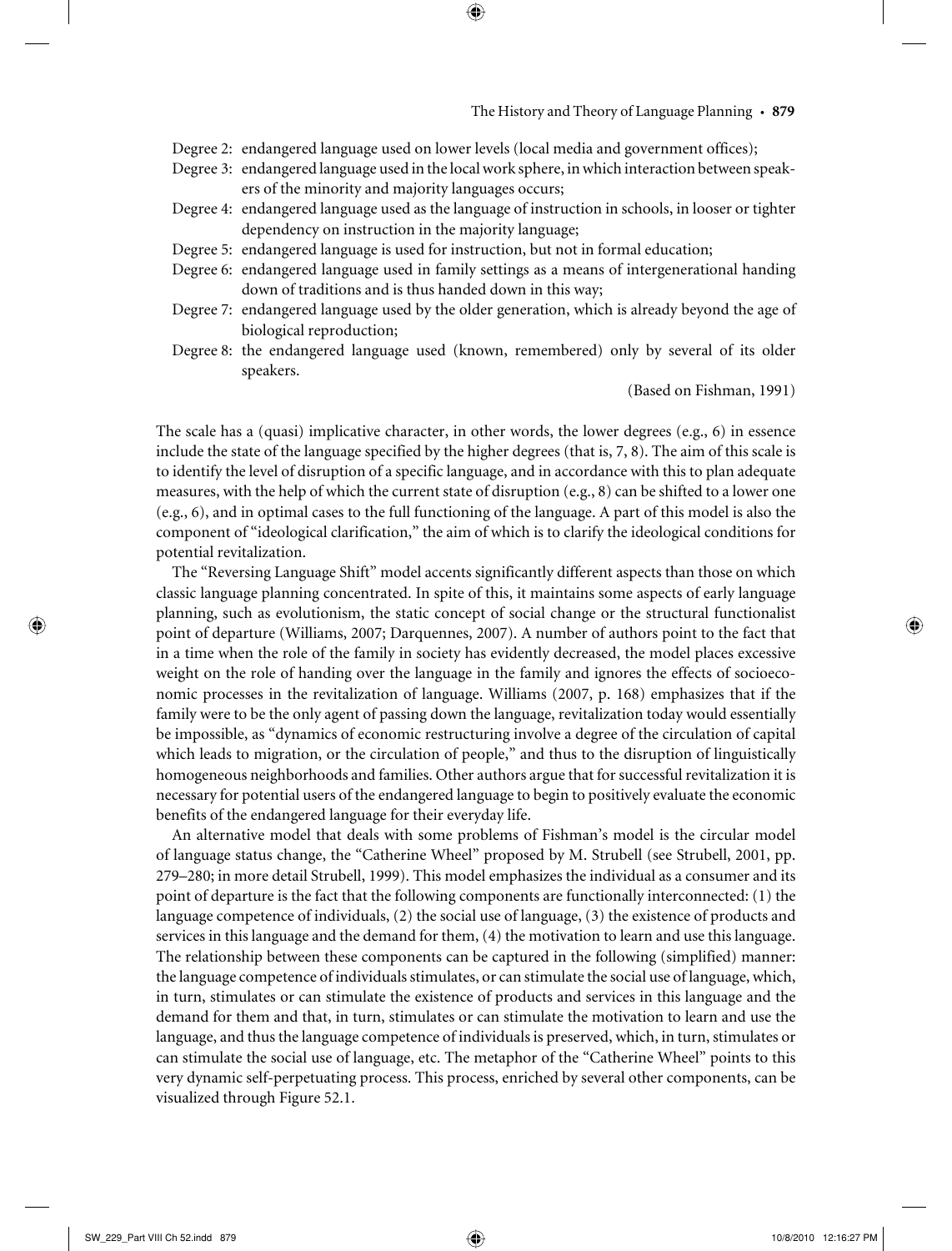

 $\bigcirc$ 

**Figure 52.1** The "Catherine Wheel" Based on Strubell (1999) and Darquennes (2007).

A specific language is endangered if this self-perpetuating process is disrupted. The aim of language planning and policy is then to identify in which component of the circular model the process was disrupted, and to renew its original dynamics through the appropriate measures.

#### **Language Management Framework**

⊕

While the models presented in the previous sections are rather narrow in scope and are models of some *specific* social reality, Language Management Theory (framework, model, LMT for short) has been constructed from the beginning as a broadly founded general theory, which on the one hand delimits its relationship to linguistics, but on the other hand considerably extends beyond its boundaries and even comprises the sociocultural (including the socioeconomic) dimension. While classic language planning, as well as the resulting approaches, emphasizes the role of the macrosocial level (the level of "social structures") and merely assumes the specific linguistic behavior of speakers in specific linguistic interactions, LMT reverses this perspective and emphasizes the practices of the speakers ("agency"). Because LMT provides extensive opportunities for practical applications, including in the area of the teaching and learning of foreign and second languages, let us now examine it in more detail.

Some basic features of LMT came into being almost in parallel with the classic theory of language planning (see Neustupný, 1978, Ch. XII), but the classic text is Jernudd and Neustupný (1987), who programmatically introduce the central concept of "language management."2 The concept of "language management" has a clearly delimited theoretical content, which has little in common with the term "management" as it is currently used in applied linguistics or in Canadian language planning. LMT's point of departure is that in language use it is possible to differentiate between two processes: (1) the generation of utterances (communicative acts), and (2) management of utterances (communicative acts), in other words, linguistic and metalinguistic activities. With reference to Fishman (1971, p. 221), this distinction is often rendered as the difference between "linguistic behavior" and "behavior toward language." Theories of linguistic grammar (and "communicative grammar") deal with the process (1), while LMT deals with the process (2). The management takes place in the concrete interactions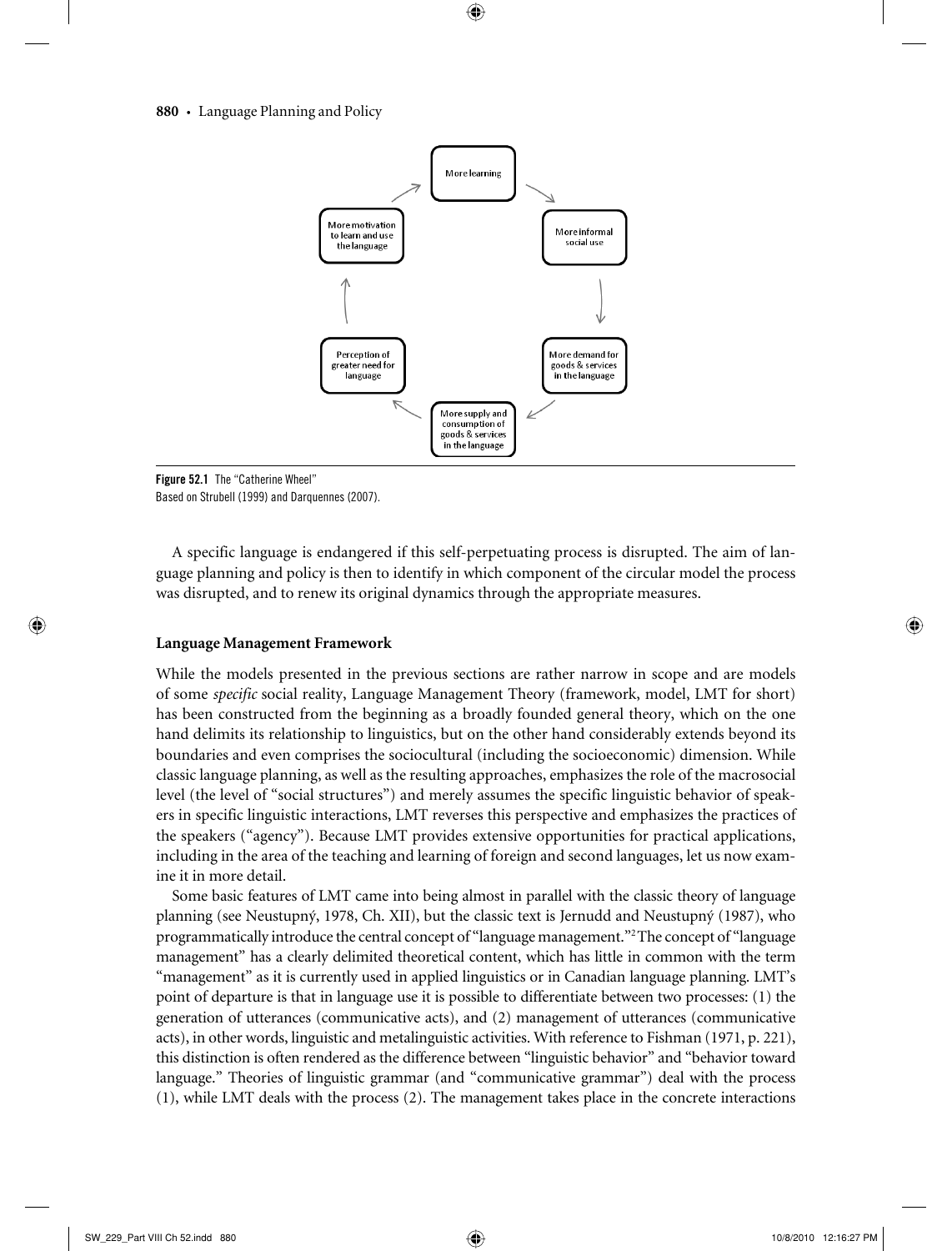(conversations) of individuals or in institutions of varying complexity and in accordance with that it is possible to distinguish "simple management" (also known as discourse-based management, on-line management) and "organized management" (also known as directed management, off-line management). An example of simple management is when a teacher uses an unusual colloquial term during a foreign language lesson and immediately following its utterance adds the equivalent standard expression. An example of organized management is a language reform or the introduction of language X into a school system. Simple management takes place in several phases:

 $\textcolor{black}{\textcircled{\ell}}$ 

- 1. the speaker *notes* a deviation from the expected course ("norm") of communication (including linguistic form);
- 2. the speaker can (but need not) *evaluate* the deviation (if it is evaluated negatively, this is an "inadequacy" or "problem," and if positively, this is a "gratification");
- 3. as a reaction to this evaluation, the speaker can (but need not) create an "adjustment design";
- 4. the speaker can (but need not) *implement* this adjustment design.

As is evident, LMT does not limit itself to language *problems*, but its point of departure is the fact that efforts to influence the language behaviour of the self or others can also be motivated by positive feelings (e.g., that someone likes a language, its form, etc.). The phases of simple management listed above take place automatically in many cases, and the speaker is unaware of them, but in some genres (e.g., writing or training in school), it is possible to observe phase after phase. Noting, evaluation, adjustment design and implementation can also be identified in organized management. Organized management is characterized by the following features:

- 1. Management acts are trans-interactional.
- 2. A social network or even an institution is involved.
- 3. Communication about management takes place.
- 4. Theorizing and ideology intervene.
- 5. In addition to language as discourse, the object of management is language as a system.

While theories of language planning typically deal only with "organized" management, LMT's primary aim is to demonstrate the *connections* between "simple" and "organized" management (in the traditional terminology the connections between micro and macro language planning). In ideal cases, "organized" management is founded on instances of "simple" management, in other words, it is in harmony with the noting and evaluation of the speakers in specific interactions and with the help of adequate measures, it removes the speakers' problems or suits their needs in the cases of gratification, i.e., takes the form of a "language management cycle" (for more detail, see Nekvapil, 2009; Giger & Sloboda, 2008). Of course, LMT acknowledges the fact that this ideal is sometimes far from being the case in practice, as actors of "organized" management occasionally produce measures independently of concrete interactions, or do not orient toward contributing to "happy communication" (Jernudd, 1997b), in addition to "linguistic" interests they advocate "non-linguistic interests" (Jernudd & Neustupný, 1987), through which, conversely, they can cause further problems for speakers. Essential is the fact that LMT is a processual conceptual apparatus that can diagnose such a state, being as a whole "an academic response to people in power in reaction against central imposition" (Jernudd, 1993, p. 134). Accordingly, LMT offers a new view of the problem of "maintenance and shift" discussed earlier (see Sloboda, 2009).

What this suggests is that not only linguistic forms but also various aspects of the communicative act can be managed. In terms of the components of a Hymesian model of communication, these

 $\bigoplus$  SW\_229\_Part VIII Ch 52.indd 881 10/8/2010 12:16:27 PM 0/8/2010 12:16:27 PM

⊕

↔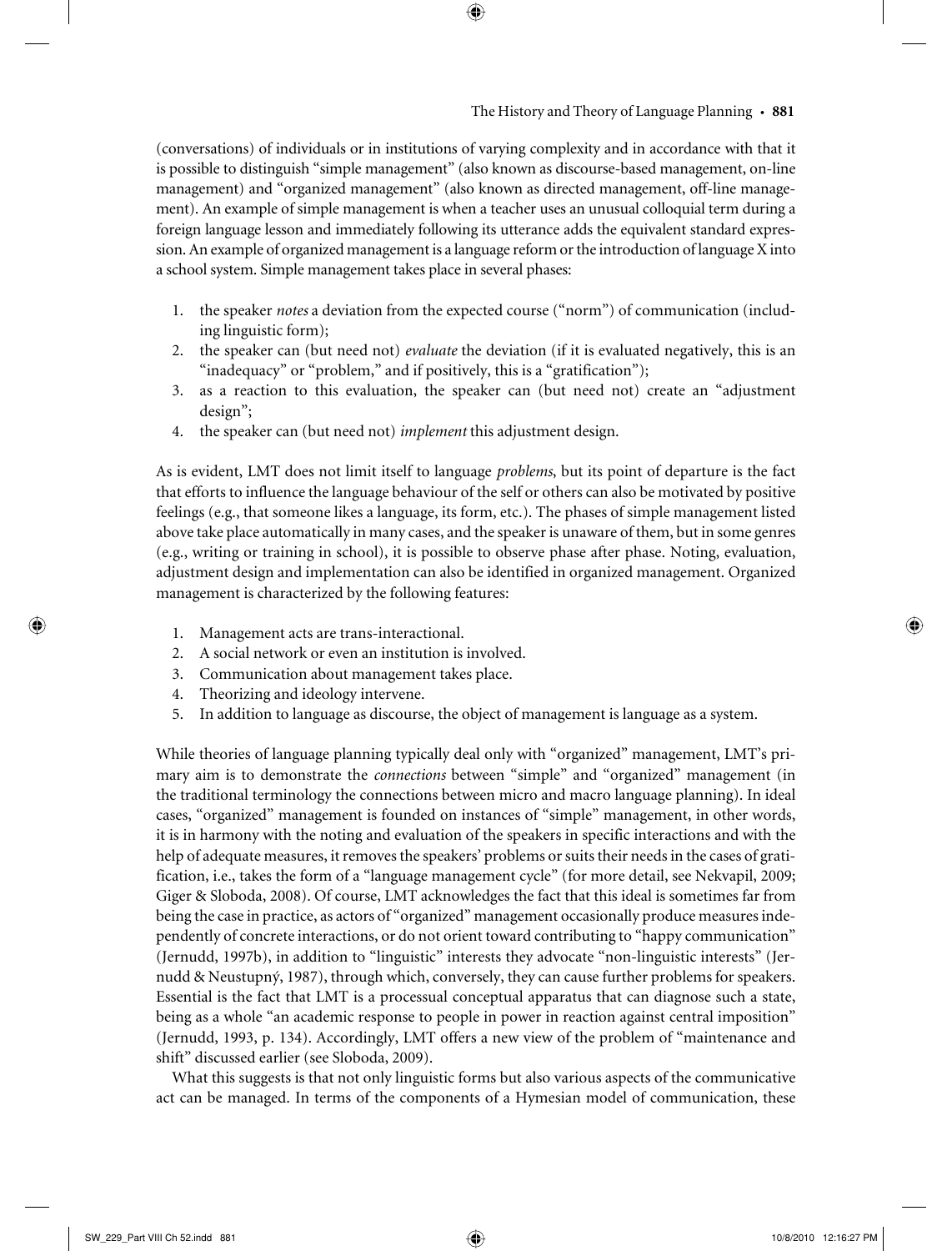aspects are Variety, Situation, Function, Setting, Participant, Content, Form, Channel and Performance (Neustupný, 2004; Neustupný & Nekvapil, 2003). Because the communicative dimension is firmly embedded in the sociocultural dimension (including the socioeconomic dimension), it is only possible with great difficulty to perform successful *communicative* management, without the accompanying *socioeconomic* management. The following succession is an appropriate goal: socioeconomic management  $\rightarrow$  communicative management  $\rightarrow$  language (in a narrower sense) management (e.g., in the creation of specific jobs it is possible to encourage the development of specific communication networks, in which language X will be used, which can encourage the elaboration of such a language or the specific manners of communication; here the attention is thus oriented primarily toward the components Participant and Variety). Given the presence of the socioeconomic dimension in LMT, the theory cannot remain only in the hands of linguists.

 $\bm{\mathrm{\Theta}}$ 

Even though the discourse of LMT does not explicitly refer to the ecology metaphor, Kaplan and Baldauf (2005, p. 51) point out that LMT is ecologically informed in the sense that it deals with management, which takes place in a multiplicity of micro, meso and macro societal environments or levels: communicating individuals, families, associations, social organizations, media, economic bodies, educational institutions, local government, central government or international organizations.

In the context of this *Handbook of research in second language teaching and learning* it is also appropriate to mention that LMT has been used, among other things, in the analysis of various aspects of foreign and second language acquisition and intercultural competence in general (Neustupný, 1995, 2008; Miyazaki & Marriott, 2003; Muraoka, 2009). In accordance with the basic principles of LMT, the point of departure in this area of study is the behavior of the speakers (both foreign language learners and natives) in an intercultural situation ("contact situation"), i.e., in a situation in which the norms of more than one linguistic/communicative/sociocultural system are applied. Researchers analyze which linguistic/communicative/sociocultural phenomena speakers note or, conversely, do not note in a given situation, what they experience as problems, and how they deal with the given problems in a specific interaction. From the perspective of methodology, this means capturing naturally occurring interaction with the help of audio or video recording devices and conducting follow-up interviews (a stimulated recall interview) with the participants of the interaction afterward. On the basis of the analysis of simple management, experts propose measures for the organization or improvement of the foreign or second language teaching ("organized management") (Fan, 2008, 2009). It is also worth mentioning that in connection with the increasing globalization of university life, research dealing with the acquisition of "academic competence" in academic contact situations has recently begun developing with the help of LMT (Marriott, 2004; Neustupný, 2004).

#### **Summary and Concluding Remarks**

This chapter has dealt with the development of language planning as a practice and its theory. It argues that language planning has been conducted in various countries for centuries and from the perspective of developmental types, it can be characterized as Premodern, Early Modern, Modern or Postmodern (Neustupný, 2006). These types are conceptualized on the basis of a number of sociocultural phenomena such as means of production, degree of social equality, dominant ideology or attitude toward language variation. These types correspond, to a certain degree, to specific time periods, yet what is essential is that several of these types or their features can be present at the same time in the language planning system of a specific country.

Although rather elaborated theories of language planning have existed minimally since the 1920s, the theory of language planning considered prototypical or classic in the Anglo-Saxon tradition, was formed in the 1960s and 1970s in connection with the collapse of the colonial system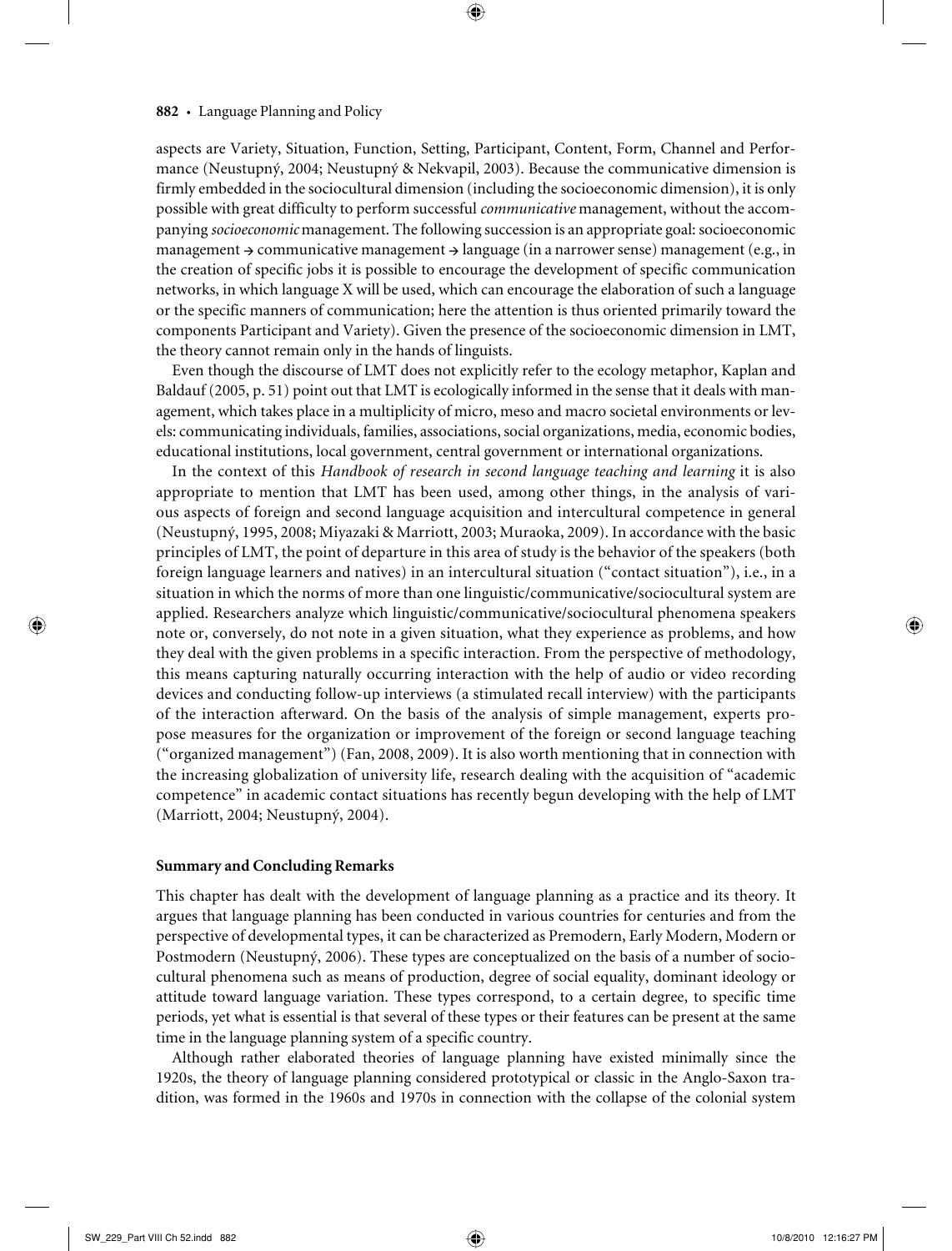following World War II. Beginning in the 1980s, this field of study was strongly criticized for a number of reasons, and the ecological paradigm of language planning began to form, distinguishing itself from classic language planning through its emphasis on ideology, ecology and agency (Ricento, 2000). In this paradigm, a significant position has been occupied by the Reversing Language Shift model (Fishman, 1991). Although this model was broadly accepted, it was also criticized for underestimating the value of socioeconomic factors. From this perspective, a more adequate model is the Catherine Wheel (Strubell, 1999). Language Management Theory, as indicated by Baldauf (2005), is an alternative conceptualization of the discipline of language planning (see also Blommaert, 1996 referring to Kuo & Jernudd, 1993). This theory has a very broad scope, includes both the *macro* dimension and the *micro* dimension ("agency"), examines language management as a *process*, views it in *communicative* and *sociocultural* terms (including socioeconomic ones), but at the same time is transparently compatible with *linguistics* and good for utilization on research on *second language* teaching and learning. It is thus possible to assume that its significance will grow (see also Lanstyák & Szabómihályová, 2009).

 $\textcolor{black}{\textcircled{\ell}}$ 

Even though the orientation of the theories, models and frameworks of language planning has changed since the 1960s, language planning as an academic discipline has developed in clear continuation. This is, on the one hand, due to the fact that classic language planning ultimately provided a number of valuable concepts, but also due to the fact that the dynamics of the development of the discipline was contributed to by some of its protagonists. This is most visible in the case of J. Fishman, who contributed greatly to the establishment of language planning as an academic discipline. He considerably influenced the research on language problems of developing nations (Fishman, 1968), but also contributed fundamentally to the formation of a new ecological paradigm (Fishman, 1991) and in his recent book (Fishman, 2006) analyzed the political and ideological aspects of corpus planning and thus significantly "de-technologized" one of the basic concepts of classic language planning, which was criticized precisely for its excessive emphasis on the technical aspects of planning activities.

The theories, models and frameworks of language planning will undoubtedly continue to develop based on the demand for language planning itself in contemporary society. It appears that this demand is growing rather than decreasing. The lion's share in this is held by three contemporary social processes: globalization, migration and the birth of new states and groupings of states (e.g., the European Union). These processes encourage language planning on the macro, meso and micro levels. It can be assumed that the newly forming planning situations will lead to the birth of new approaches and concepts or that it will be necessary to revise the old approaches and concepts. An example of this can be the language planning situations in some new post-Soviet countries, specifically the status of Russians and Russian in them—the question is, to what degree is it adequate to apply the traditional concepts of majority and minority and the related concept of "minority language rights" (Pavlenko, 2008) here? Even though the confrontation with new language planning situations can be a good inspiration for language planners to deconstruct established concepts, it is necessary to agree with Pennycook (2006), who calls for the deconstruction of *all* taken-for-granted categories upon which language planning theories are based, i.e., for the utilization of deconstruction as a permanent activity.

#### **Acknowledgments**

Thanks are due to (in alphabetical order) Richard B. Baldauf Jr, Miroslav Hroch, Roland Marti, Tamah Sherman and Marián Sloboda for their valuable comments on various versions of this paper. While writing this chapter, I was supported by the Institutional Research Plan MSM 0021620825 awarded by the Czech Ministry of Education.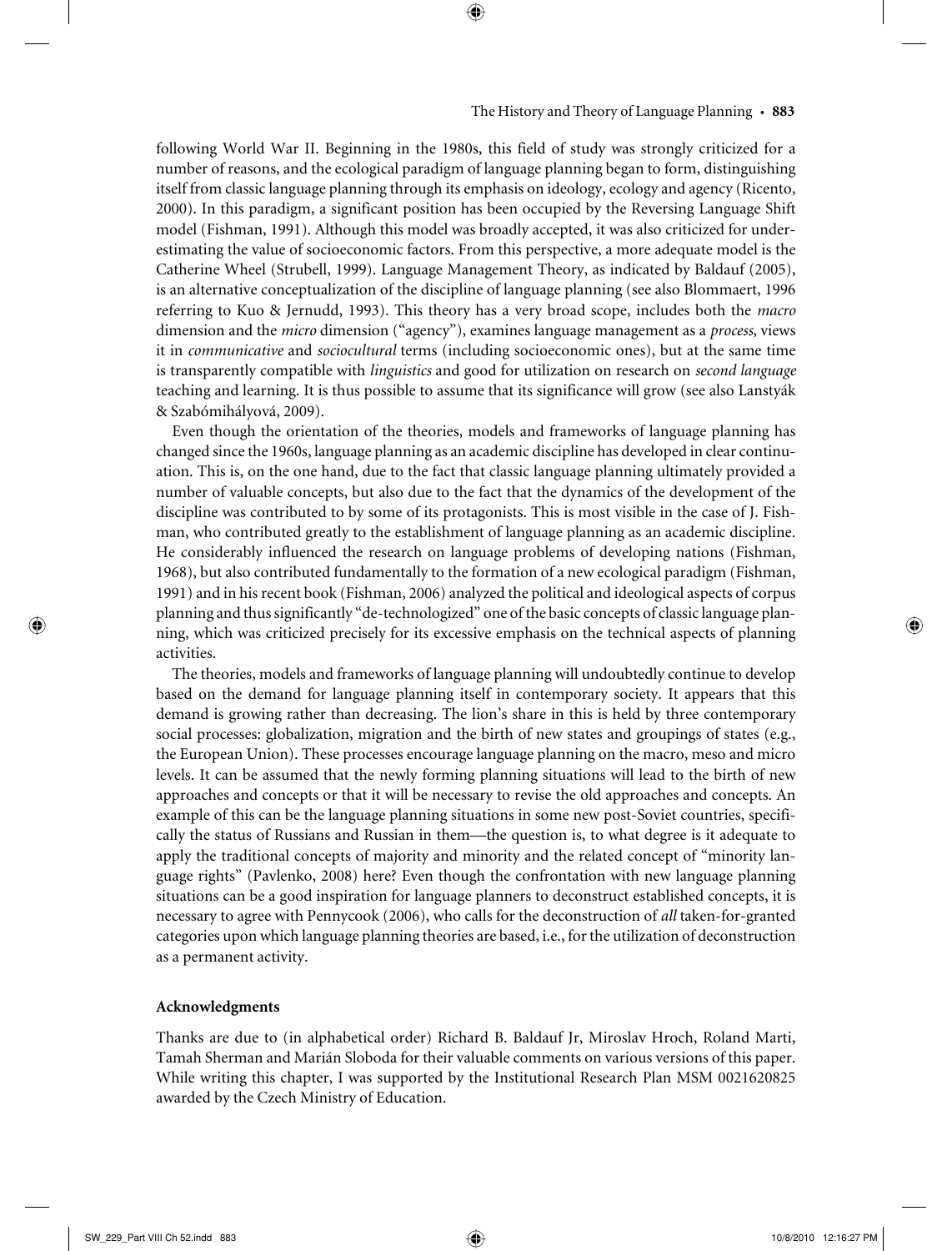# **Notes**

- 1. It is useful to recall that the most well known representatives of structuralist phonology, N. S. Trubetzkoy and R. O. Jakobson, also came from the Russian territory.
- 2. The most comprehensive work to use LMT is Neustupný and Nekvapil (2003); a theoretical systemization is Nekvapil (2006) or Nekvapil & Nekula (2006); further innovations can be found in Nekvapil and Sherman (2009a, 2009b).

#### **References**

- Alpatov, V. M. (2000). *150 языков и политика 1917–2000. Социолингвистические проблемы СССР и постсоветского пространства* [150 languages and policy 1917–2000. Sociolinguistic problems in the Soviet Union and the Post-Soviet area]. Moskva: Kraft + IV RAN.
- Baldauf, R. B., Jr (2005). Language planning and policy research: An overview. In E. Hinkel (Ed.), *Handbook of research in second language teaching and learning* (pp. 957–970). Mahwah, NJ: Lawrence Erlbaum.
- Blommaert, J. (1996). Language planning as a discourse on language and society: The linguistic ideology of a scholarly tradition. *Language Problems & Language Planning*, *20*, 199–222.

Canagarajah, A. S. (Ed.) (2005). *Reclaiming the local in language policy and practice*. Mahwah, NJ: Lawrence Erlbaum.

Cooper, R. L. (1989). *Language planning and social change*. Cambridge: Cambridge University Press.

- Daneš, F. (1987a). Langue standard et culture de la langue. Élaboration et applications de l'approche praguoise [Standard language and the cultivation of language. The formation and uses of the Prague approach]. In J. Maurais (Ed.), *Politique et aménagement linguistique* (pp. 453–492). Québec and Paris: Conseil de la langue française, Le Robert.
- Daneš, F. (1987b). Values and attitudes in language standardization. In J. Chloupek & J. Nekvapil (Eds.), *Reader in Czech sociolinguistics* (pp. 206–245). Amsterdam: John Benjamins.
- Darquennes, J. (2007). Paths to language revitalization. In J. Darquennes (Ed.), *Contact linguistics and language minorities/ Kontaktlinguistik und sprachminderheiten/Linguistique de contact et minorités linguistiques* (*Plurilingua* 30) (pp. 61–76). St Augustin: Asgard.
- Fan, S. K. (2008). Teaching Japanese interaction as a process of language management. In P. Heinrich & Y. Sugita (Eds.), *Japanese as foreign language in the age of globalization* (pp. 139–163). Munich: Iudicium.
- Fan, S. K. (2009). Language planning or language management: Treatment of problems for the development of "Japanese in Context." *Intercultural Communication Studies*, *21*, 7–35 (Kanda University of International Studies, Japan).
- Ferguson, C. A. (1968). Language development. In J. A. Fishman, C. A. Ferguson, J. das Gupta (Eds.), *Language problems of developing nations* (pp. 27–35). New York: John Wiley & Sons,.
- Fishman, J. A. (1968). Sociolinguistics and the language problems of the developing countries. In J. A. Fishman, C. A. Ferguson, J. das Gupta (Eds.), *Language problems of developing nations* (pp. 1–16). New York: John Wiley & Sons.
- Fishman, J. A. (1971). The sociology of language: An interdisciplinary social science approach to language and society. In J. A. Fishman (Ed.), *Advances in the sociology of language* (pp. 217–404). The Hague: Mouton.
- Fishman, J. A. (1991). *Reversing language shift. Theoretical and empircal foundations of assistance to threatened languages*. Clevedon: Multilingual Matters.
- Fishman, J. A. (Ed.) (2001). *Can threatened languages be saved? Reversing language shift, revisited: A 21<sup>st</sup> century perspective.* Clevedon: Multilingual Matters.
- Fishman, J. A. (2006). *Do not leave your language alone*. *The Hidden status agendas within corpus planning in language policy*. Mahwah, NJ: Lawrence Erlbaum.
- Garvin, P. (1973). Some comments on language planning. In J. Rubin & R. Shuy (Eds.), *Language planning: Current issues and research* (pp. 24–33). Washington, DC: Georgetown University Press. Reprinted in J. A. Fishman (Ed.) (1974). *Advances in language planning* (pp. 69–78). The Hague: Mouton.
- Garvin, P. (1993). A conceptual framework for the study of language standardization. *International Journal of the Sociology of Language*, *100/101*, 37–54.
- Giger, M., & Sloboda, M. (2008). Language management and language problems in Belarus: Education and beyond. *International Journal of Bilingual Education and Bilingualism*, *11*(3–4), 314–338. Reprinted in A. Pavlenko (Ed.) (2008). *Multilingualism in post-soviet countries* (pp. 41–65). Bristol: Multilingual Matters.
- Haarmann, H. (1990). Language planning in the light of a general theory of language: A methodological framework. *International Journal of the Sociology of Language*, *86*, 103–126.

Hall, R. A. (1950). *Leave your language alone!* Ithaca, NY: Linguistica.

Haugen, E. (1959). Planning for a standard language in modern Norway. *Anthropological Linguistics*, *1*(3), 8–21. Reprinted in a revised form (1961) as Language planning in modern Norway. *Scandinavian Studies*, *33*, 68–81. This version was reprinted (1972) *The ecology of language. Essays by Einar Haugen* (pp. 133–147). Selected and introduced by Anwar S. Dil. Stanford, CA: Stanford University Press.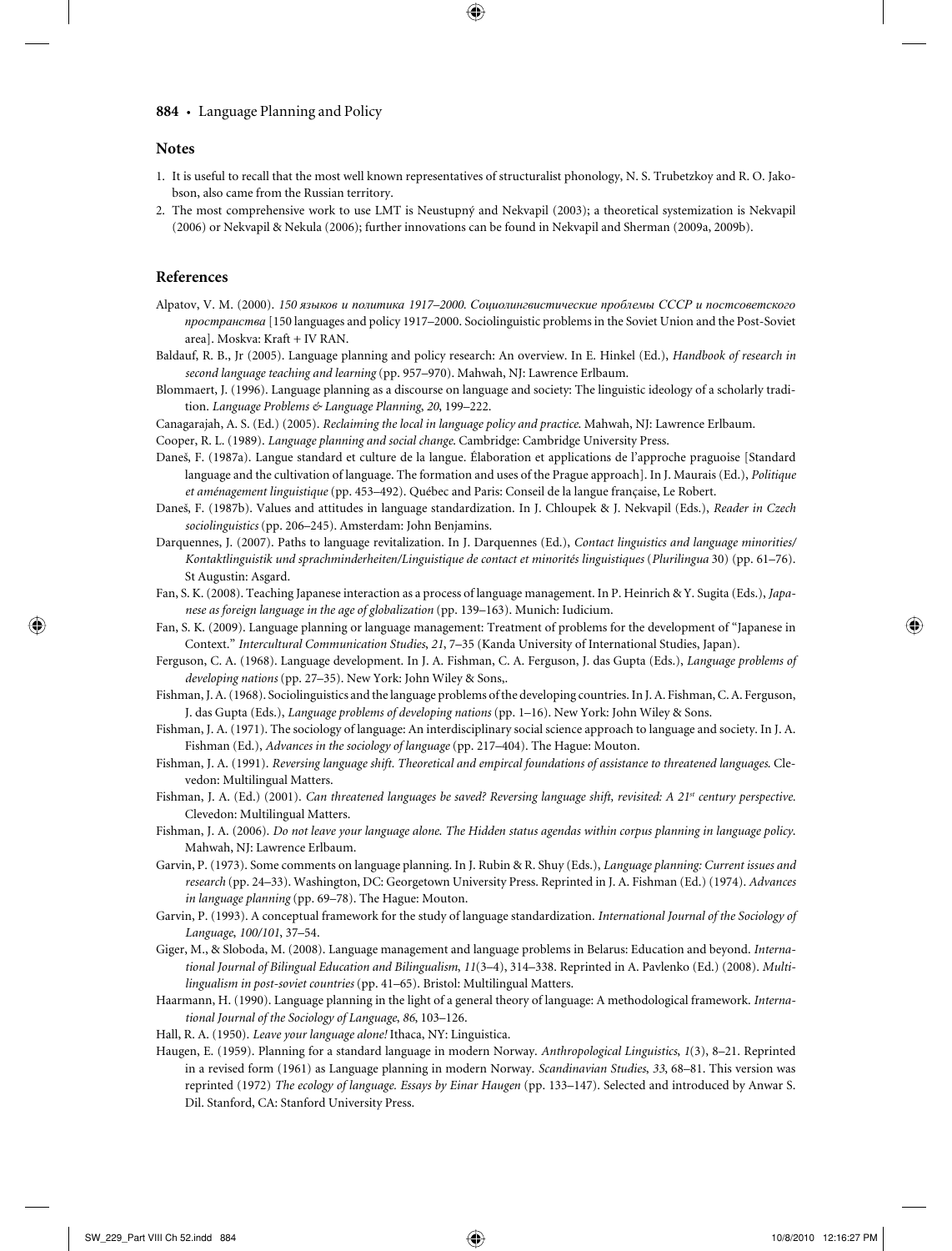Haugen, E. (1966). Linguistics and language planning. In W. Bright (Ed.), *Sociolinguistics*. The Hague: Mouton. Reprinted (1972) *The ecology of language: Essays by Einar Haugen* (pp. 159–190). Selected and introducted by Anwar S. Dil. Stanford, CA: Stanford University Press.

- Haugen, E. (1969). Language planning, theory and practice. In A. Graur (Ed.), *Actes du Xe Congrès International des Linguistes, Bucarest, 1967* (pp. 701–711). Bucharest: Éditions de L'Académie de la Republique Socialiste de Roumanie. Reprinted (1972) *The ecology of language. Essays by Einar Haugen* (pp. 287–298). Selected and introduced by Anwar S. Dil. Stanford, CA: Stanford University Press.
- Havránek, B. (1932a). Úkoly spisovného jazyka a jeho kultura [The task of the standard language and its cultivation]. In B. Havránek & M. Weingart (Eds.), Spisovnáčeština a jazyková kultura [Standard Czech and the cultivation of language] (pp. 32–84). Prague: Melantrich. Partially translated into English in P. L. Garvin (Ed.) (1964). *A Prague School Reader on esthetics, literary structure and style* (pp. 3–16). Washington, DC: Georgetown University Press.
- Havránek, B. (1932b). Obecné zásady pro kulturu jazyka [General principles for the cultivation of good language]. In B. Havránek & M. Weingart (Eds.), *Spisovná čeština a jazyková kultura* [Standard Czech and the cultivation of language] (pp. 245–258). Prague: Melantrich. English translation in J. Rubin & R. Shuy (Eds.) (1973). *Language planning: Current issues and research* (pp. 102–111). Washington, DC: Georgetown University Press. Reprinted in J. A. Fishman (Ed.) (1974) *Advances in language planning* (pp. 417–426). The Hague: Mouton.
- Hornberger, N. H. (2006). Frameworks and models in language policy and planning. In T. Ricento (Ed.), *Language policy: Theory and method* (pp. 24–41). Malden, MA: Blackwell.
- Hroch, M. (1998). Social interpretation of linguistic demands in European national movements. In H.-G. Haupt, M. G. Müller & S. Woolf (Eds.), *Regional and national identities in Europe in the XIXth and XXth centuries* (pp. 67-96). Alphen aan den Rijn: Kluwer Law International. Reprinted in M. Hroch (2007). *Comparative studies in modern European history: Nation, nationalism, social change* (pp. 67–96). Aldershot: Ashgate.
- Janich, N., & Greule, A. (Eds.) (2002). *Sprachkulturen in Europa: Ein internationales Handbuch* [Language cultivation in European countries: An international handbook]. Tübingen: Gunter Narr.
- Jernudd, B. H. (1993). Language planning from a management perspective: An interpretation of findings. In E. H. Jahr (Ed.), *Language conflict and language planning* (pp. 133–142). Berlin: Mouton de Gruyter.
- Jernudd, B. H. (1997a). The [r]evolution of sociolinguistics. In C. B. Paulston & R. G. Tucker (Eds.), *The early days of sociolinguistics* (pp. 131–138). Dallas: Summer Institute of Linguistics.
- Jernudd, B. H. (1997b). Theoretical and practical dimensions of language planning work. In Actes del Congrés Europeu sobre Planificació Lingüística [Proceedings of the European Conference on Language Planning] (pp. 9–19). Barcelona, 9–10 November 1995. Barcelona: Generalitat de Catalunya, Departament de Cultura.
- Jernudd, B. H., & das Gupta, J. (1971). Towards a theory of language planning. In J. Rubin & B. H. Jernudd (Eds.) *Can language be planned?* (pp. 195–215). Honolulu: The University Press of Hawaii.
- Jernudd, B. H., & Neustupný, J. V. (1987). Language plannning: for whom? In L. Laforge (Ed.), *Proceedings of the International Colloquium on Language Planning* (pp. 69–84). Québec: Les Presses de L'Université Laval.
- Kaplan, R. B., & Baldauf, R. B., Jr (1997). *Language planning from practice to theory*. Clevedon: Multilingual Matters.
- Kaplan, R. B., & Baldauf, R. B., Jr (2005). Editing contributed scholarly articles from a language management perspective. *Journal of Second Language Writing*, 14, 47–62.
- Kirkwood, M. (2000). Language planning in the Soviet Union and in the post-Soviet period. In L. N. Zybatow (Ed.), *Sprachwandel in der Slavia* (pp. 701–724). Frankfurt am Main: Peter Lang.
- Kondrašov, N. A. (Ed.) (1988). *Teorija literaturnogo jazyka v rabotax učënyx ČSSR* [*Theory of the standard language in the scholarly works from the former Czechoslovakia*]. (Novoe v zarubežnoj lingvistike [New trends in linguistics abroad] series, XX). Moscow: Progress.
- Kuo, E. C. Y., & Jernudd, B. H. (1993). Balancing macro- and micro-sociolinguistic perspectives in language management: The case of Singapore. *Language Problems & Language Planning*, *17*, 1–21.
- Lanstyák, I., & Szabómihályová, G. (2009). Hungarian in Slovakia: Language management in a bilingual minority community. In J. Nekvapil & T. Sherman (Eds.), *Language management in contact situations: Perspectives from three continents* (pp*.*  49–73). Frankfurt am Main: Peter Lang.
- Lewis, G. (1983). Implementation of language planning in the Soviet Union. In J. Cobarrubias & J. A. Fishman (Eds.), *Progress in language planning. International perspectives* (pp. 309–326). Berlin: Mouton.
- Liddicoat, A. J., & Baldauf, R. B., Jr (Eds.) (2008). *Language Planning in local contexts*. Clevedon: Multilingual Matters.
- LoBianco, J. (1987). *National policy on languages.* Canberra: Australian Government Publishing Service.
- Marriott, H. (Ed.) (2004). Academic interaction. Special issue of *Journal of Asian Pacific Communication*, *14*(1).
- Mathesius, V. (1932). O požadavku stability ve spisovném jazyce [On the requirement of stability for the standard language]. In B. Havránek & M. Weingart (eds.), *Spisovná čeština a jazyková kultura* [Standard Czech and the cultivation of language] (pp. 14–31). Prague: Melantrich. French translation in É. Bédard & J. Maurais (Eds.) (1983). *La norme linguistique* [The language norm] (pp. 809–813). Québec and Paris: Conseil de la langue française, Le Robert.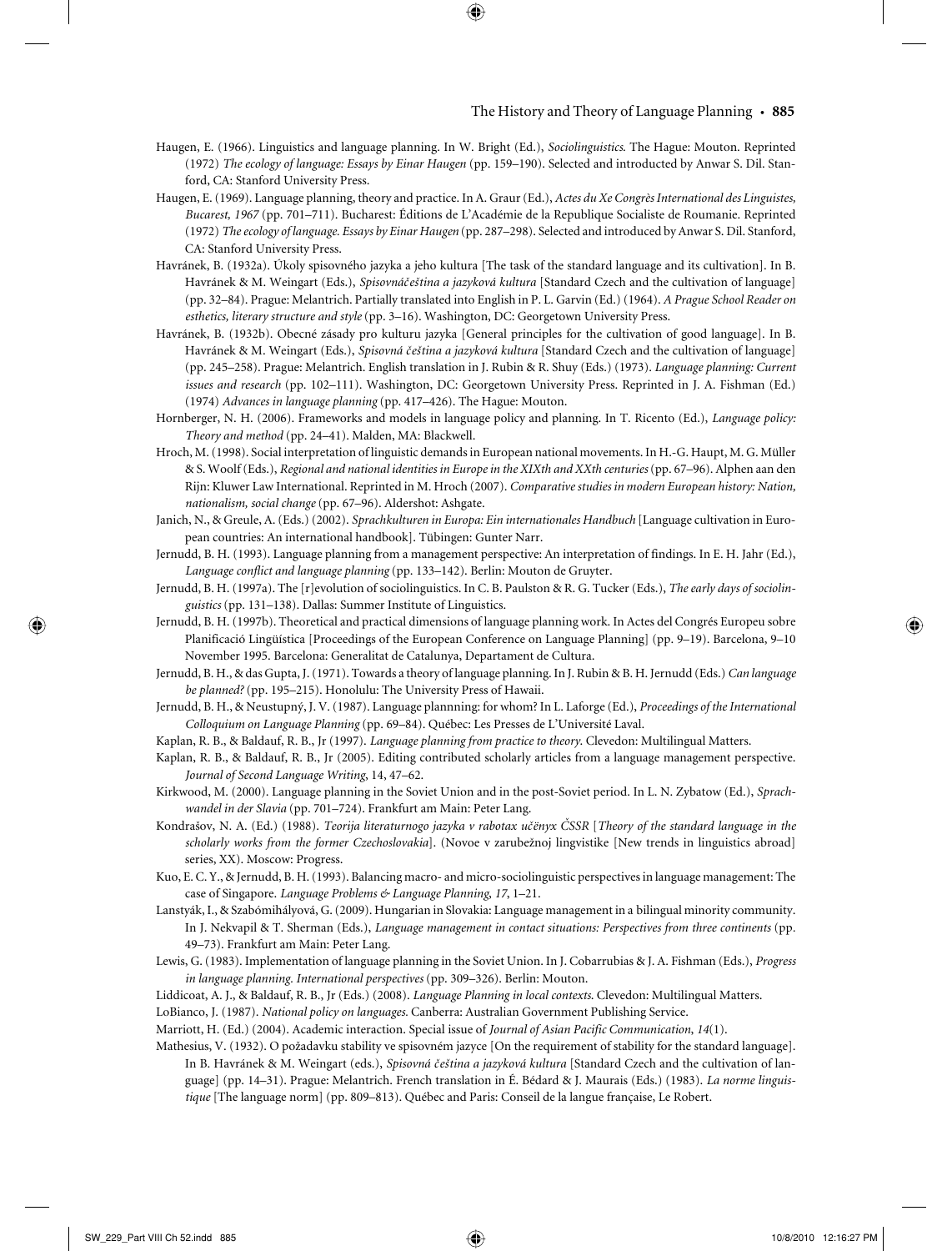- Miyazaki, S., & Marriott, H. (Eds.) (2003). *Sesshoku bamen to nihongo kyooiku: Neusutopunii no inpakuto* [Contact situation and Japanese as foreign language: The impact of Neustupný]. Tokyo: Meiji shoin.
- Muraoka, H. (2009). A typology of problems in contact situations. In J. Nekvapil & T. Sherman (Eds.), *Language management in contact situations: Perspectives from three continents* (pp. 151-166). Frankfurt am Main: Peter Lang.
- Nekvapil, J. (2006). From language planning to language management. *Sociolinguistica. International Yearbook of European Sociolinguistics*, *20*, 92–104.
- Nekvapil, J. (2008). Language cultivation in developed contexts. In B. Spolsky & F. M. Hult (Eds.), *The handbook of educational linguistics* (pp. 251–265). Malden, MA: Blackwell.
- Nekvapil, J. (2009). The integrative potential of Language Management Theory. In J. Nekvapil & T. Sherman (Eds.), *Language management in contact situations: Perspectives from three continents* (pp. 1–11). Frankfurt am Main: Peter Lang.
- Nekvapil, J., & Nekula, M. (2006). On language management in multinational companies in the Czech Republic. *Current Issues in Language Planning*, *7*, 307–327. Reprinted in A. J. Liddicoat & R. B. Baldauf, Jr. (Eds.) (2008). *Language planning in local contexts* (pp. 268–287). Clevedon: Multilingual Matters.
- Nekvapil, J., & Sherman, T. (2009a). Pre-interaction management in multinational companies in Central Europe. *Current Issues in Language Planning*, *10*, 181–198.
- Nekvapil, J., & Sherman, T. (Eds.) (2009b). *Language management in contact situations: Perspectives from three continents*. Frankfurt am Main: Peter Lang.
- Neustupný, J. V. (1970). Basic types of treatment of language problems. *Linguistic Communications*, *1*, 77–98. Reprinted in J. A. Fishman (Ed.) (1974). *Advances in language planning* (pp. 37–48). The Hague: Mouton.
- Neustupný, J. V. (1978). *Post-structural approaches to language*. Tokyo: University of Tokyo Press.
- Neustupný, J. V. (1993). History of language planning: Retrospects and prospects. Paper presented at the 10th *International Congress of Applied Linguistics* (AILA '93). Amsterdam, August 13.
- Neustupný, J. V. (1995). *Atarashii nihongo no tame ni* [Towards new perspectives in Japanese language teaching]. Tokyo: Taishuukan shoten. Partly translated in English and published as Neustupný (2008).
- Neustupný, J. V. (2004). A theory of contact situations and the study of academic interaction. *Journal of Asian Pacific Communication*, *14*(1), 3–31.
- Neustupný, J. V. (2006). Sociolinguistic aspects of social modernization. In U. Ammon, N. Dittmar, K. J. Mattheier & P. Trudgill (Eds), *Sociolinguistics. An international handbook of the science of language and society* (pp. 2209–2223). Berlin: Walter de Gruyter.
- Neustupný, J. V. (2008). On research on contact situations. In P. Heinrich & Y. Sugita (Eds.), *Japanese as foreign language in the age of globalization* (pp. 123–138). Munich: Iudicium.
- Neustupný, J. V., & Nekvapil, J. (2003). Language management in the Czech Republic. *Current Issues in Language Planning*, *4*, 181–366. Reprinted in R. B. Baldauf, Jr & R. B. Kaplan (Eds.) (2006). *Language planning and policy in europe, Vol. 2*: *The Czech Republic, the European Union and Northen Ireland* (pp. 16–201). Clevedon: Multilingual Matters.
- Noreen, A., & Johannson, A. (1892). Über Sprachrichtigkeit [On linguistic correctness]. *Indogermanische Forschungen. Zeitschrift für indogermanische Sprach- und Altertumskunde* [*Journal of Indo-Germanic Studies*], *1*, 95–157.
- Pavlenko, A. (2008). Multilingualism in post-Soviet countries: Language revival, language removal, and sociolinguistic theory. In A. Pavlenko (Ed.), *Multilingualism in post-Soviet countries* (pp. 1–40). Bristol: Multilingual Matters.
- Pennycook, A. (2006). Postmodernism in language policy. In T. Ricento (Ed.), *Language policy: Theory and method* (pp. 60–76). Malden, MA: Blackwell.
- Phillipson, R. (1992). *Linguistic imperialism*. Oxford: Oxford University Press.
- Ricento, T. (2000). Historical and theoretical perspectives in language policy and planning. *Journal of Sociolinguistics*, *4*, 196–213.
- Rubin, J. (1971). Evaluation and language planning. In J. Rubin & B. H. Jernudd (Eds.), *Can language be planned?* (pp. 217– 252). Honolulu: The University Press of Hawaii.
- Rubin, J. (1986). City planning and language planning. In E. Annamalai, B. H. Jernudd & J. Rubin (Eds.), *Language planning. Proceedings of an institute* (pp. 105–122). Honolulu: Central Institute of Indian Languages, East–West Center.
- Rubin, J., & Jernudd, B. H. (Eds.) (1971a). *Can language be planned?* Honolulu: The University Press of Hawaii.
- Rubin, J., & Jernudd, B. H. (1971b). Introduction: Language planning as an element in modernization. In J. Rubin & B. H. Jernudd (Eds.) *Can language be planned?* (pp. xiii–xxiv). Honolulu: The University Press of Hawaii.
- Rubin, J., Jernudd, B. H., das Gupta, J., Fishman, J. A. & Ferguson, C.A. (Eds.) (1977). *Language planning processes*. The Hague: Mouton.
- Scharnhorst, J., & Ising, E. (Eds.) (1976/1982). *Grundlagen der Sprachkultur: Beiträge der Prager Linguistik zur Sprachtheorie und Sprachpflege* [*Fundamentals of the cultivation of language: Prague School contributions to the theory of language and language cultivation*] (Vols 1, 2). Berlin: Akademie-Verlag.
- Skutnab-Kangas, T., & Phillipson, R. (Eds.) (1995). *Linguistic human rights: Overcoming linguistic discrimination*. Berlin: Mouton de Gruyter.